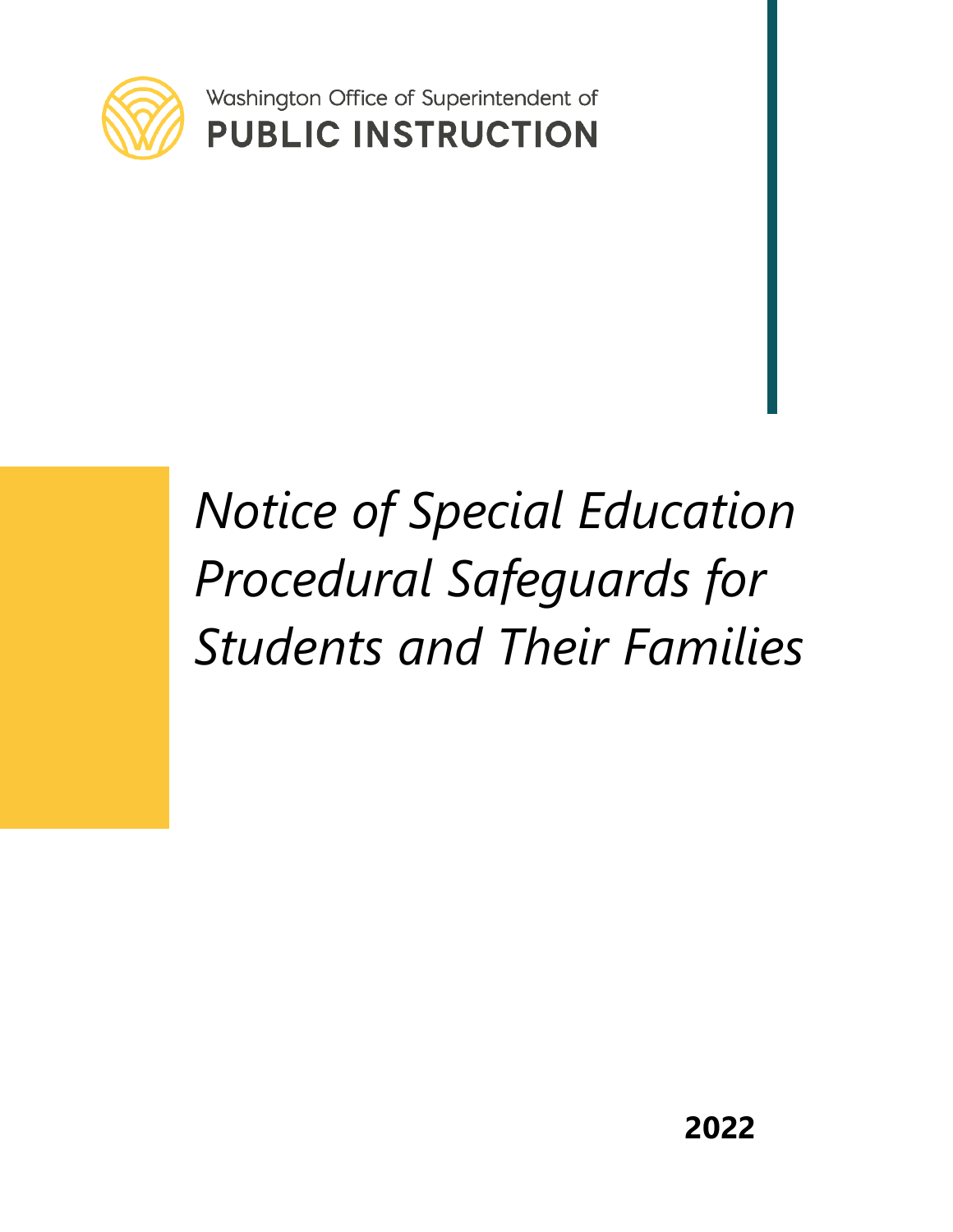# **NOTICE OF SPECIAL EDUCATION PROCEDURAL SAFEGUARDS FOR STUDENTS AND THEIR FAMILIES**

**Requirements under Part B of the Individuals with Disabilities Education Act, the Federal Regulations, and the State Rules Governing Special Education**

**March 2022**

## **Glenna Gallo, M.S., M.B.A. Assistant Superintendent of Special Education**

**Prepared by:**

• **Special Education** [speced@k12.wa.us](mailto:speced@k12.wa.us) | 360-725-6075



Washington Office of Superintendent of **PUBLIC INSTRUCTION**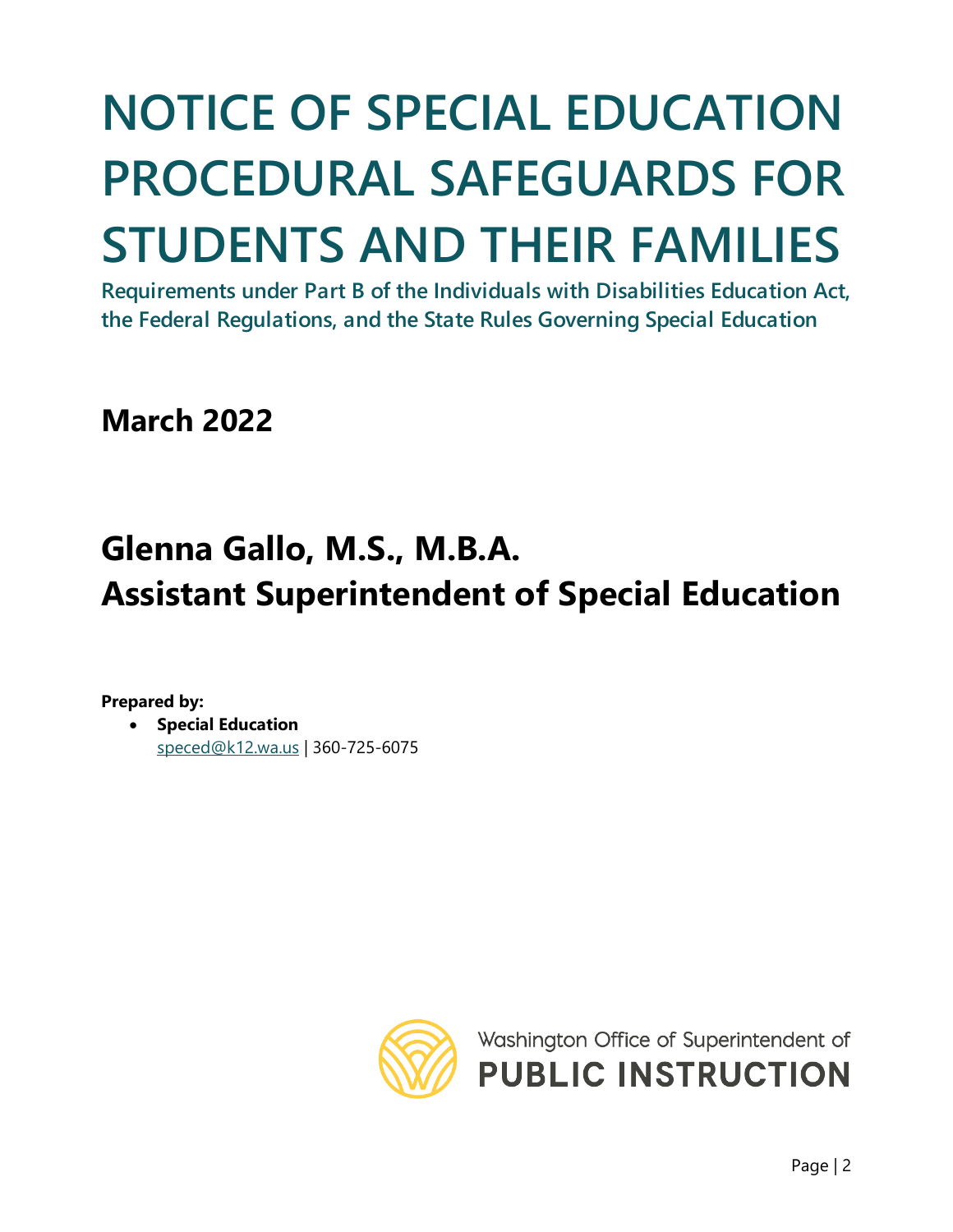## **TABLE OF CONTENTS**

| Parental Consent for Initial Services and Revocation of Consent for Continued Services 9 |  |
|------------------------------------------------------------------------------------------|--|
|                                                                                          |  |
|                                                                                          |  |
|                                                                                          |  |
|                                                                                          |  |
|                                                                                          |  |
|                                                                                          |  |
|                                                                                          |  |
|                                                                                          |  |
|                                                                                          |  |
|                                                                                          |  |
|                                                                                          |  |
|                                                                                          |  |
|                                                                                          |  |
|                                                                                          |  |
|                                                                                          |  |
|                                                                                          |  |
|                                                                                          |  |
|                                                                                          |  |
| Opportunity for a Hearing, Hearing Procedures, and Results of the Hearing 15             |  |
|                                                                                          |  |
|                                                                                          |  |
|                                                                                          |  |
|                                                                                          |  |
|                                                                                          |  |
|                                                                                          |  |
|                                                                                          |  |
|                                                                                          |  |
| Differences Between Special Education Community Complaint Investigations and Due Process |  |
|                                                                                          |  |
|                                                                                          |  |
|                                                                                          |  |
|                                                                                          |  |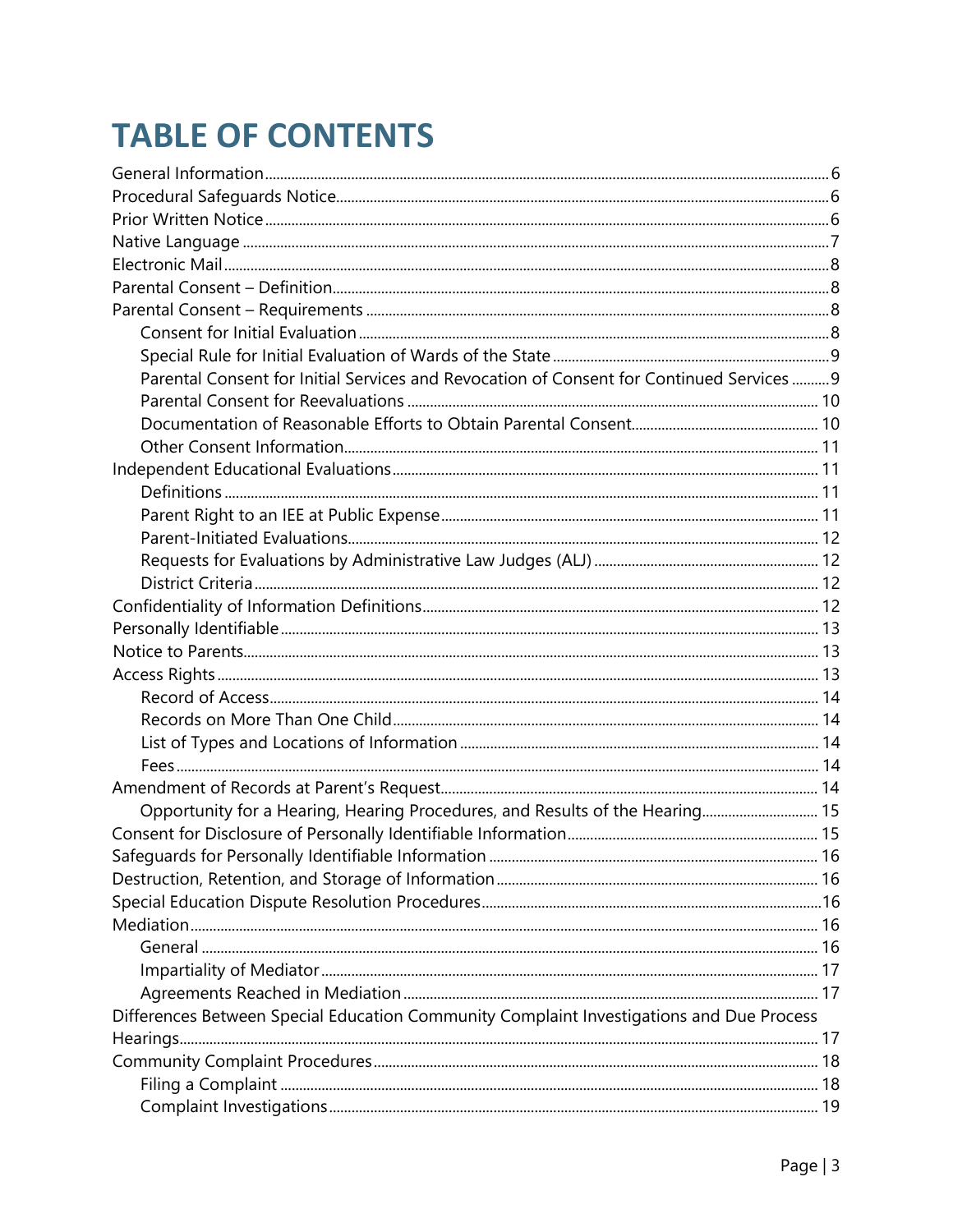| <b>Hearing Decisions</b> | 26 |
|--------------------------|----|
|                          |    |
|                          |    |
|                          |    |
|                          |    |
|                          |    |
|                          |    |
|                          |    |
|                          |    |
|                          |    |
|                          |    |
|                          |    |
|                          |    |
|                          |    |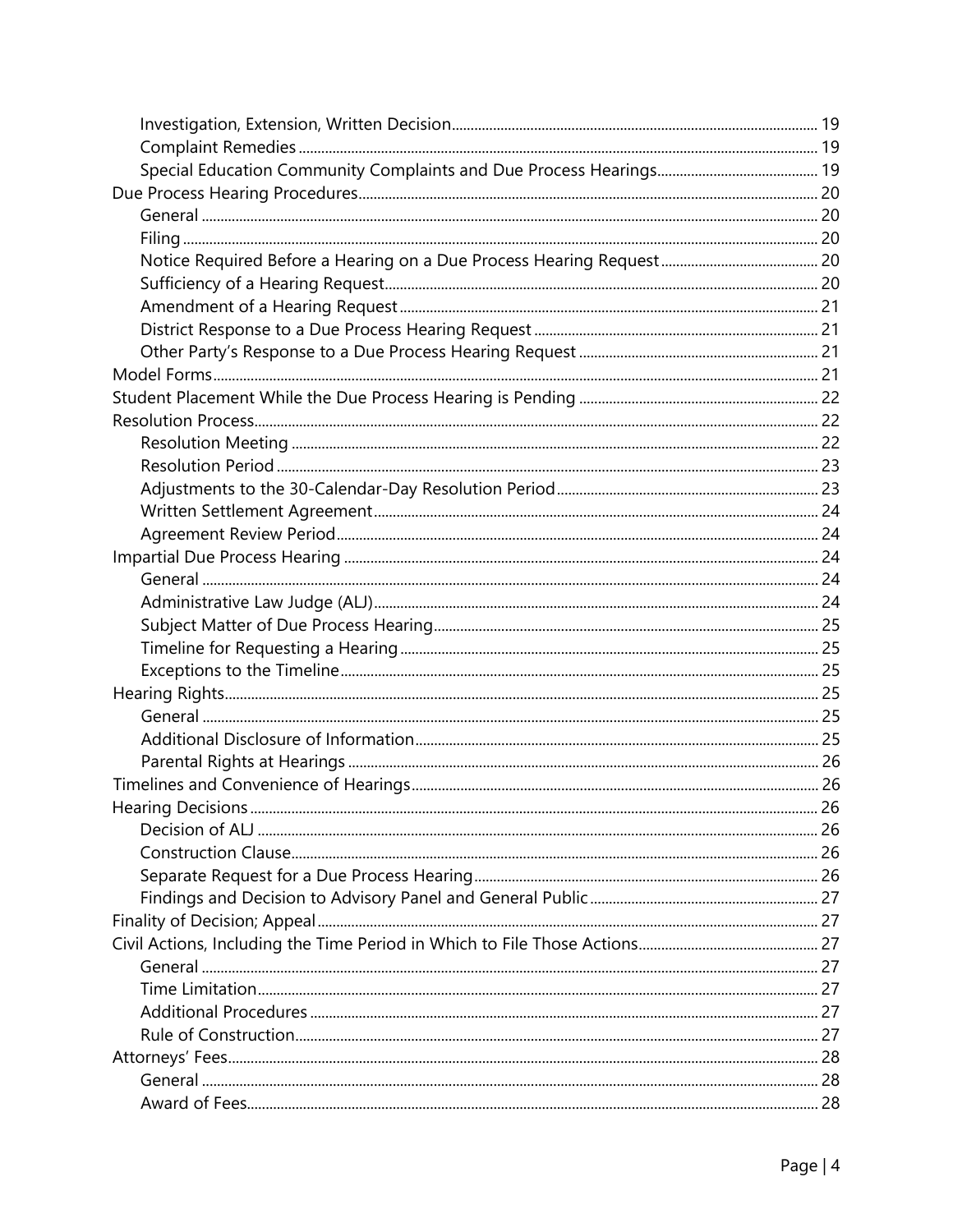| Determination that Behavior Was a Manifestation of the Student's Disability 31            |  |
|-------------------------------------------------------------------------------------------|--|
|                                                                                           |  |
|                                                                                           |  |
|                                                                                           |  |
|                                                                                           |  |
| Appeal of Placement Decisions and Manifestation Determinations (Due Process Hearing       |  |
|                                                                                           |  |
|                                                                                           |  |
|                                                                                           |  |
| Protections for Students Not Yet Eligible for Special Education and Related Services 34   |  |
|                                                                                           |  |
|                                                                                           |  |
|                                                                                           |  |
|                                                                                           |  |
|                                                                                           |  |
|                                                                                           |  |
| Requirements for Unilateral Placement by Parents of Students in Private Schools at Public |  |
|                                                                                           |  |
|                                                                                           |  |
|                                                                                           |  |
|                                                                                           |  |
|                                                                                           |  |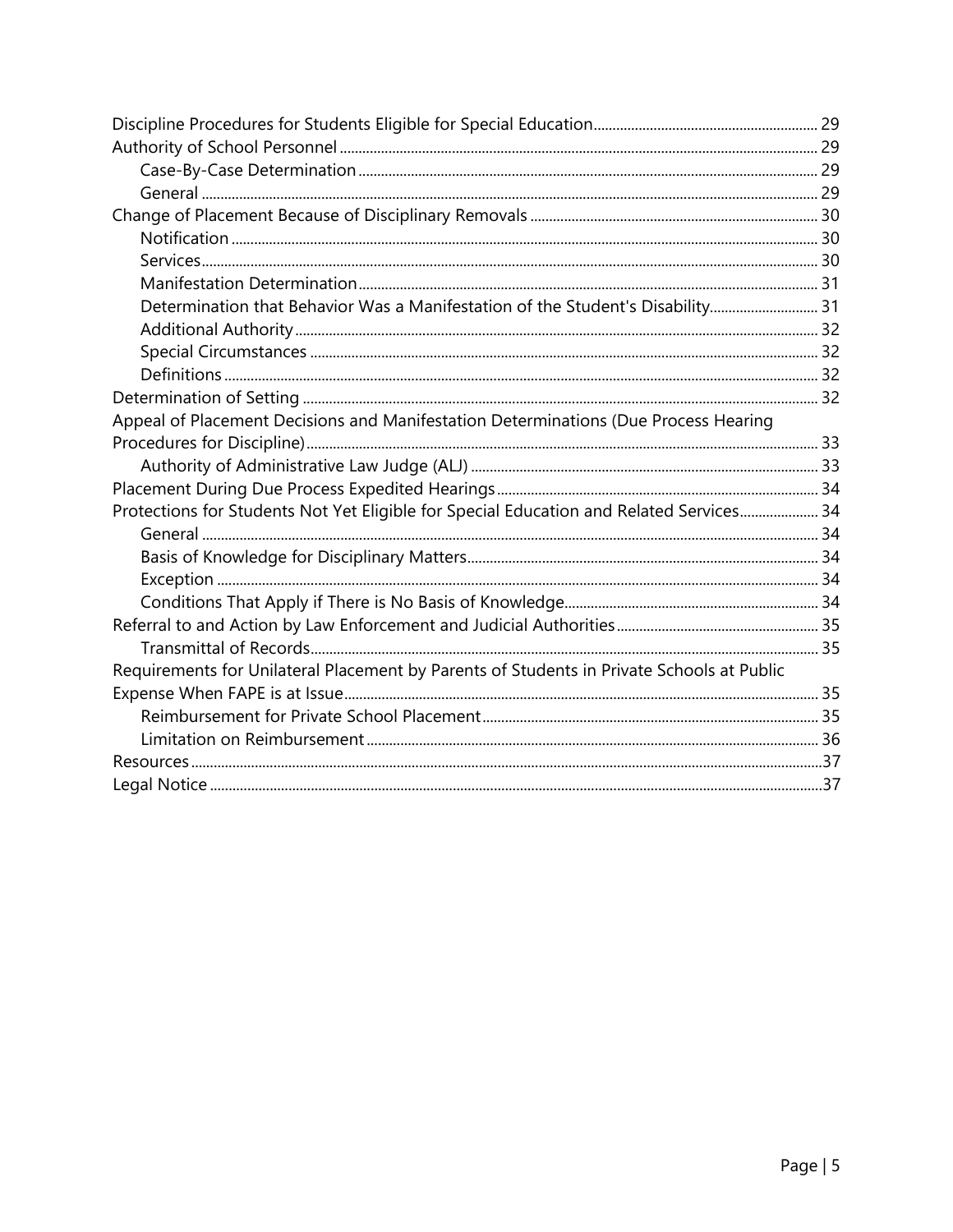## <span id="page-5-0"></span>**GENERAL INFORMATION**

The Individuals with Disabilities Education Act (IDEA) of 2004, concerning the education of students with disabilities, requires schools to provide you, the parents of a student with a disability, or suspected disability, with a notice containing a full explanation of the rights available to you under IDEA and the U.S. Department of Education Code of Federal Regulations (CFR). The Office of Superintendent of Public Instruction (OSPI) oversees state rules governing the provision of special education. These rules are found in Chapter 392-172A Washington Administrative Code (WAC). This document conforms to the U.S. Department of Education's Model *Notice of Special Education Procedural Safeguards*, revised in June 2009.

This notice is for parents, surrogate parents, and adult students. References to "you" or "parent" and "your child" also apply to surrogate parents and adult students. References in this notice to the "school district" or "district" include charter schools, and other public agencies, such as educational service districts and educational service agencies.

Additional information about special education services and these Procedural Safeguards are available by contacting your local school district's special education director, the state's parent training and information center, Partnerships for Action Voices for Empowerment (Washington Pave), or through OSPI. OSPI maintains a web page addressing special education at the [Office of](http://www.k12.wa.us/SpecialEd/default.aspx)  Superintendent [of Public Instruction –](http://www.k12.wa.us/SpecialEd/default.aspx) Special Education. OSPI has program supervisors and special education parent and community liaisons to assist you with questions about your child's special education program. You may reach OSPI, Special Education at 360-725-6075, OSPI TTY 360-664- 3631, or [OSPI Special Education Email.](mailto:speced@k12.wa.us)

## <span id="page-5-1"></span>**Procedural Safeguards Notice 34 CFR §300.504; WAC 392-172A-05015**

A copy of this notice must be given to you once every school year, and: upon initial referral or your request for evaluation; upon a district's receipt of your first special education community complaint in a school year; upon a district's receipt of your first due process hearing request in a school year; when a decision is made to take a disciplinary action that constitutes a change of placement; and upon your request.

This *Notice of Special Education Procedural Safeguards* includes a full explanation of all of the procedural safeguards related to the unilateral placement of your child at a private school at public expense, special education community complaint procedures, informed consent, the procedural safeguards contained in Subpart E of the Part B IDEA regulations, and confidentiality of information provisions contained in Subpart F of the Part B IDEA regulations. Districts may choose to use this Notice or develop their own *Notice of Special Education Procedural Safeguards* to parents.

## <span id="page-5-2"></span>**Prior Written Notice 34 CFR §300.503; WAC 392-172A-05010**

Your school district must provide you with information in writing about important decisions that affect your child's special education program. This is called a prior written notice (PWN) and it is a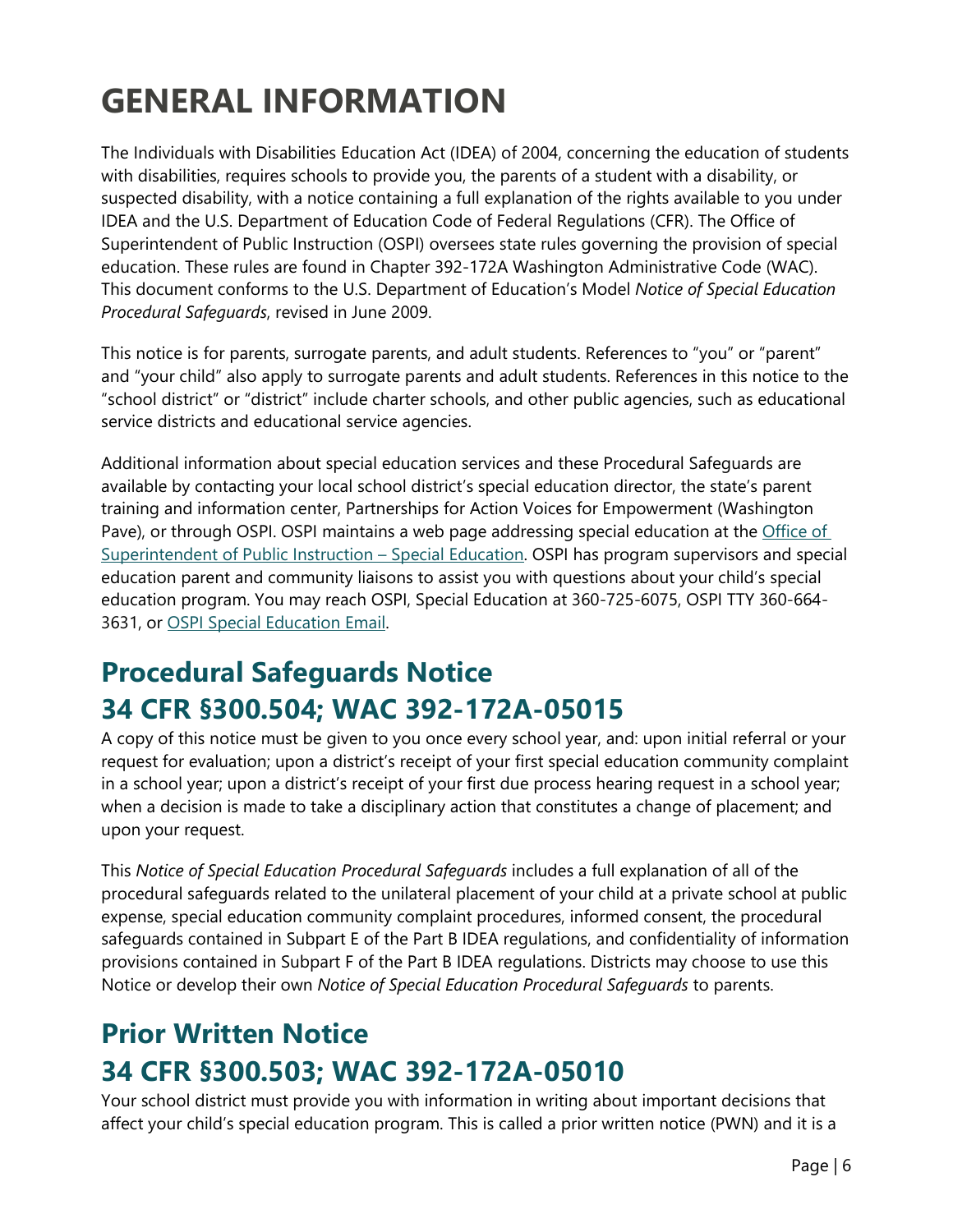document that reflects decisions that were made at a meeting or by the district in response to a request made by you. **The district is required to send you a prior written notice after a decision has been made, but before implementing the decision.** These are decisions that are related to proposals or refusals to initiate or change the identification, evaluation, placement, or provision of a free appropriate public education (FAPE) to your child.

A prior written notice must include:

- What the district is proposing or refusing to do;
- An explanation of why the district is proposing or refusing to take action;
- A description of any other options considered by the individualized education program (IEP) team and the reasons why those options were rejected;
- A description of each evaluation procedure, assessment, record, or report used as a basis for the action;
- A description of any other factors relevant to the action;
- A description of any evaluation procedure the district proposes to conduct for the initial evaluation and any reevaluations;
- A statement that parents are protected by the Procedural Safeguards described in this booklet;
- How you can get a copy of this *Notice of Special Education Procedural Safeguards* booklet; or include a copy of this *Notice of Special Education Procedural Safeguards* booklet if one has not been provided to you; and
- Sources for you to contact to get help in understanding these Procedural Safeguards.

Examples of when you will receive a prior written notice are:

- The district wants to evaluate or reevaluate your child, or the district is refusing to evaluate or reevaluate your child.
- Your child's IEP or placement is being changed.
- You have asked for a change and the district is refusing to make the change.
- You have given the district written notice that you are revoking consent for your child to receive special education services.

Prior written notice must be written in language understandable to the general public and provided in your native language or other mode of communication that you use, unless it is clearly not feasible to do so. If your native language or other mode of communication is not a written language, the district must take steps to ensure that: (1) the notice is translated orally or by other means in your native language or other mode of communication; (2) you understand the content of the notice; and (3) there is written evidence that requirements under (1) and (2) have been met.

## <span id="page-6-0"></span>**Native Language 34 CFR §300.29; WAC 392-172A-01120**

*Native language,* when used regarding an individual who is an English learner, means:

- 1. The language normally used by that person, or, in the case of a child, the language normally used by the child's parents.
- 2. In all direct contact with a child (including evaluation of the child), the language normally used by the child in the home or learning environment.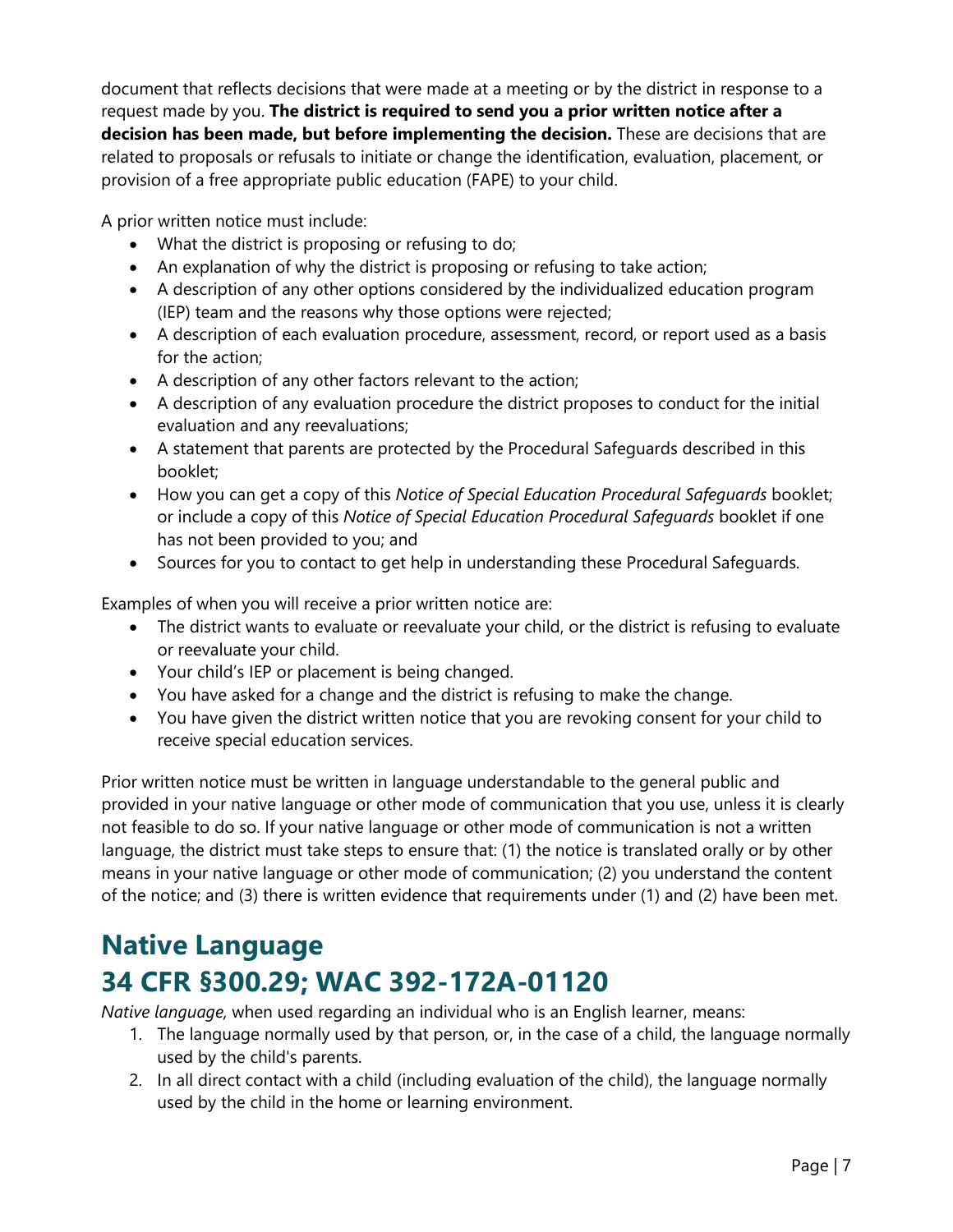For a person with blindness or who is deaf or hard of hearing, or for a person with no written language, the mode of communication is what the person normally uses (such as sign language, Braille, or oral communication).

## <span id="page-7-0"></span>**Electronic Mail 34 CFR §300.505; WAC 392-172A-05020**

If your district offers parents the choice of receiving documents by email, you may choose to receive the following by email:

- 1. Prior written notice;
- 2. *Notice of Special Education Procedural Safeguards*; and
- 3. Notices related to a due process hearing request.

## <span id="page-7-1"></span>**Parental Consent – Definition 34 CFR §300.9; WAC 392-172A-01040**

*Consent* means:

- 1. You have been fully informed in your native language or other mode of communication (such as sign language, Braille, or oral communication) of all information relevant to the action for which you are giving consent;
- 2. You understand and agree in writing to that action, and the consent describes that action and lists the records (if any) that will be released and to whom; and
- 3. You understand that the consent is voluntary on your part, and you may revoke (withdraw) your consent at any time.

If you wish to revoke consent after your child began receiving special education services, you must do so in writing. Your withdrawal of consent does not negate (undo) an action that began after you gave your consent and before you withdrew it. In addition, the school district is not required to amend (change) your child's educational records to remove any reference to your child's receipt of special education services.

## <span id="page-7-2"></span>**Parental Consent – Requirements 34 CFR §300.300; WAC 392-172A-02000; WAC 392- 172A-03000**

#### <span id="page-7-3"></span>**Consent for Initial Evaluation**

Your district cannot conduct an initial evaluation of your child to determine eligibility for special education and related services until it provides you with prior written notice describing the proposed evaluation activities and obtains your written, informed consent. Your school district must make reasonable effort to obtain your informed consent for an initial evaluation to decide whether your child is eligible for special education.

Your consent for an initial evaluation does not mean that you have given your consent for the district to start providing special education and related services to your child. The school district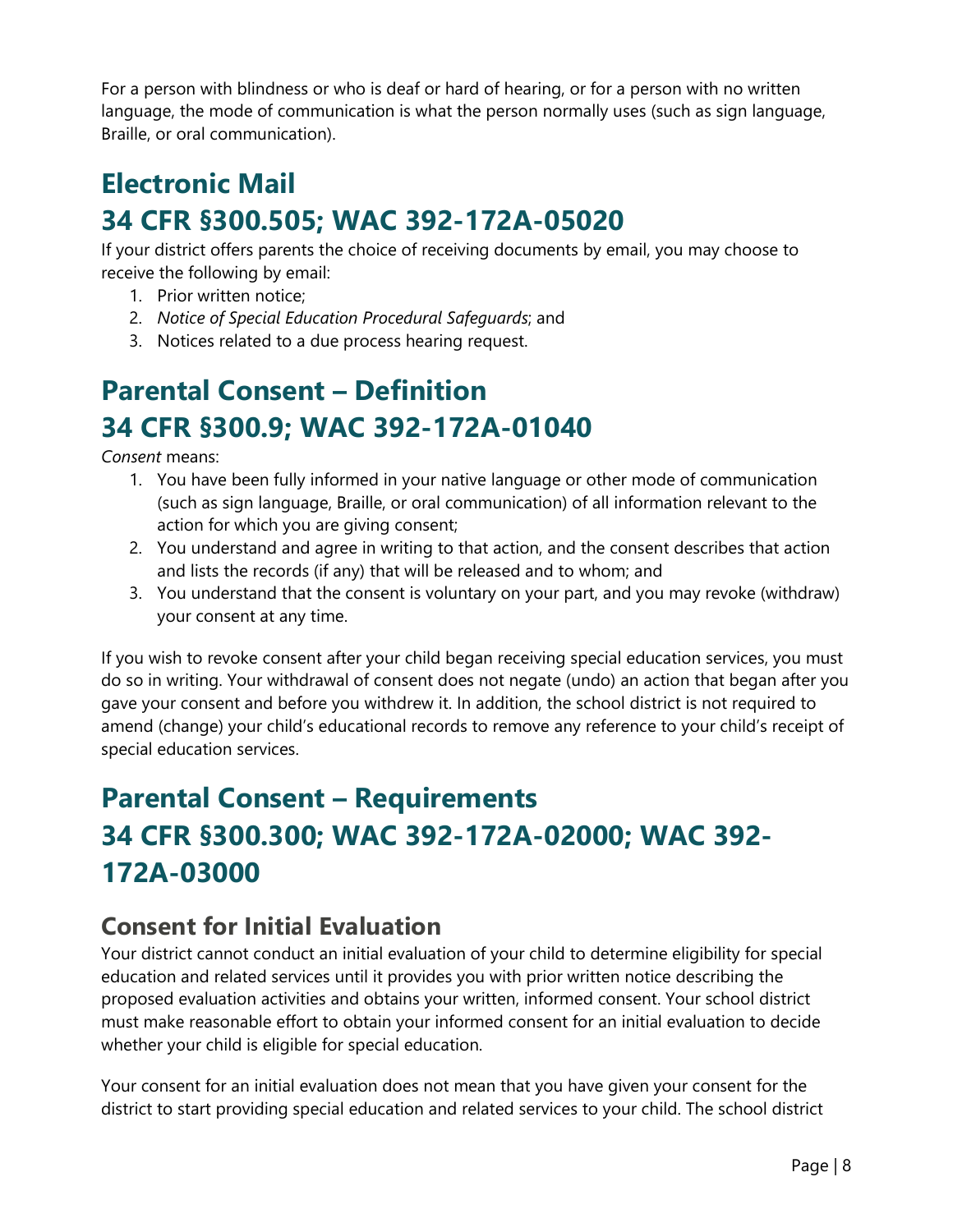also has to obtain consent from you to provide your child with special education and related services for the first time.

If your child is enrolled in public school or you are seeking to enroll your child in a public school and you have refused to provide consent, or you have failed to respond to a request to provide consent for an initial evaluation, although it is not required, your district **may** try to obtain your consent by using mediation or due process hearing procedures, as described later in this notice. Your district will not violate its obligations to locate, identify, and evaluate your child if it chooses not to pursue an evaluation of your child in this circumstance.

#### <span id="page-8-0"></span>**Special Rule for Initial Evaluation of Wards of the State**

If your child is a ward of the state and is not living with you, the school district does not need consent from you for an initial evaluation to determine whether your child is eligible for special education if:

- 1. Despite reasonable efforts to do so, the district cannot find you;
- 2. Your rights as a parent have been terminated in accordance with state law; or
- 3. A judge has assigned the right to make educational decisions to an individual other than you and that person has provided consent for an initial evaluation.

A *ward of the state*, as used in IDEA, means a child who is:

- 1. A foster child who is not placed with a foster parent;
- 2. Considered a ward of the state under Washington state law; or
- 3. In the custody of the Department of Children, Youth, and Families or another state's public child welfare agency.

A *ward of the state* does not include a foster child who has a foster parent.

#### <span id="page-8-1"></span>**Parental Consent for Initial Services and Revocation of Consent for Continued Services**

Your school district must make reasonable efforts to obtain your informed written consent and must obtain your informed written consent before providing special education and related services to your child for the first time.

If you do not respond to a request to provide your consent for your child to receive special education and related services for the first time, or if you refuse to give such consent, your district may not use mediation procedures in order to try to obtain your agreement or use due process hearing procedures in order to obtain a ruling from an administrative law judge to provide special education and related services to your child.

If you refuse or do not respond to a request to give your consent for your child to receive special education and related services for the first time, the school district may not provide your child with the special education and related services. In this situation, your school district:

- 1. Is not in violation of the requirement to make a free appropriate public education (FAPE) available to your child because of the failure to provide those services to your child; and
- 2. Is not required to have an IEP meeting or develop an IEP for your child for the special education and related services for which your consent was requested.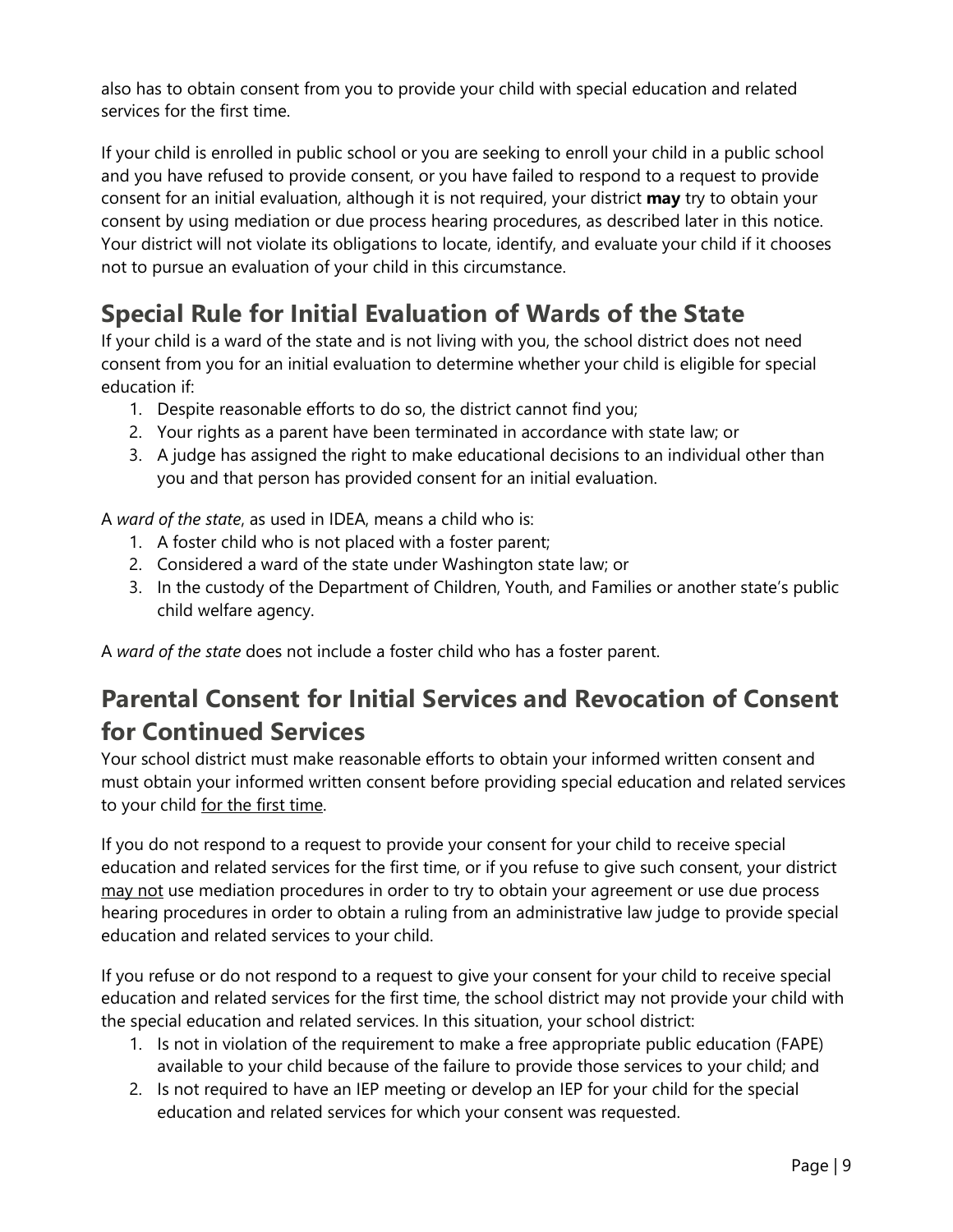Once you provide written consent for your child to receive special education and related services and the district begins to provide special education services, your child will remain eligible to receive special education services until:

- 1. They are reevaluated and found to no longer qualify for special education services;
- 2. They graduate with a regular high school diploma;
- 3. They reach the age of 21 (or if your child turns 21 after August 31, they are eligible for services through the end of the school year.); or
- 4. You provide the district with a written revocation of your consent for the continued provision of special education services.

If you revoke your consent in writing for continued provision of services after the district has initiated special education services, the district must give you *prior written notice* a reasonable time before it stops providing special education services to your child. The prior written notice will include the date that the district will stop providing services to your child and will inform you that the school district:

- 1. Is not in violation of the requirement to make a free appropriate public education (FAPE) available to your child because of the failure to provide those services to your child; and
- 2. Is not required to have an IEP meeting or develop an IEP for your child for further provision of special education services.

A district may not use due process to override your written revocation or use mediation procedures to obtain your agreement to continue to provide special education services to your child. After the district stops providing special education services to your child, your child is no longer considered to be eligible for special education services and is subject to the same requirements that apply to all students. You or others who are familiar with your child, including the school district, may refer the child for an initial evaluation at any time after you revoke consent for your child to receive special education.

#### <span id="page-9-0"></span>**Parental Consent for Reevaluations**

If new testing is to be conducted as part of your child's reevaluation, your district must obtain your informed consent before it reevaluates your child, unless your district can demonstrate that:

- 1. It took reasonable steps to obtain your consent for your child's reevaluation; and
- 2. You did not respond.

If you refuse to consent to new testing as part of your child's reevaluation, the district may, but is not required, to pursue your child's reevaluation by using the mediation procedures to seek agreement from you or use the due process hearing procedures to override your refusal to consent to your child's reevaluation. As with initial evaluations, your district does not violate its obligations under Part B of IDEA if it declines to pursue the reevaluation using mediation or due process procedures.

#### <span id="page-9-1"></span>**Documentation of Reasonable Efforts to Obtain Parental Consent**

Your school must maintain documentation of reasonable efforts to obtain your consent for initial evaluations, to provide special education and related services for the first time, to conduct a reevaluation that involves new testing, and to locate parents of wards of the state for initial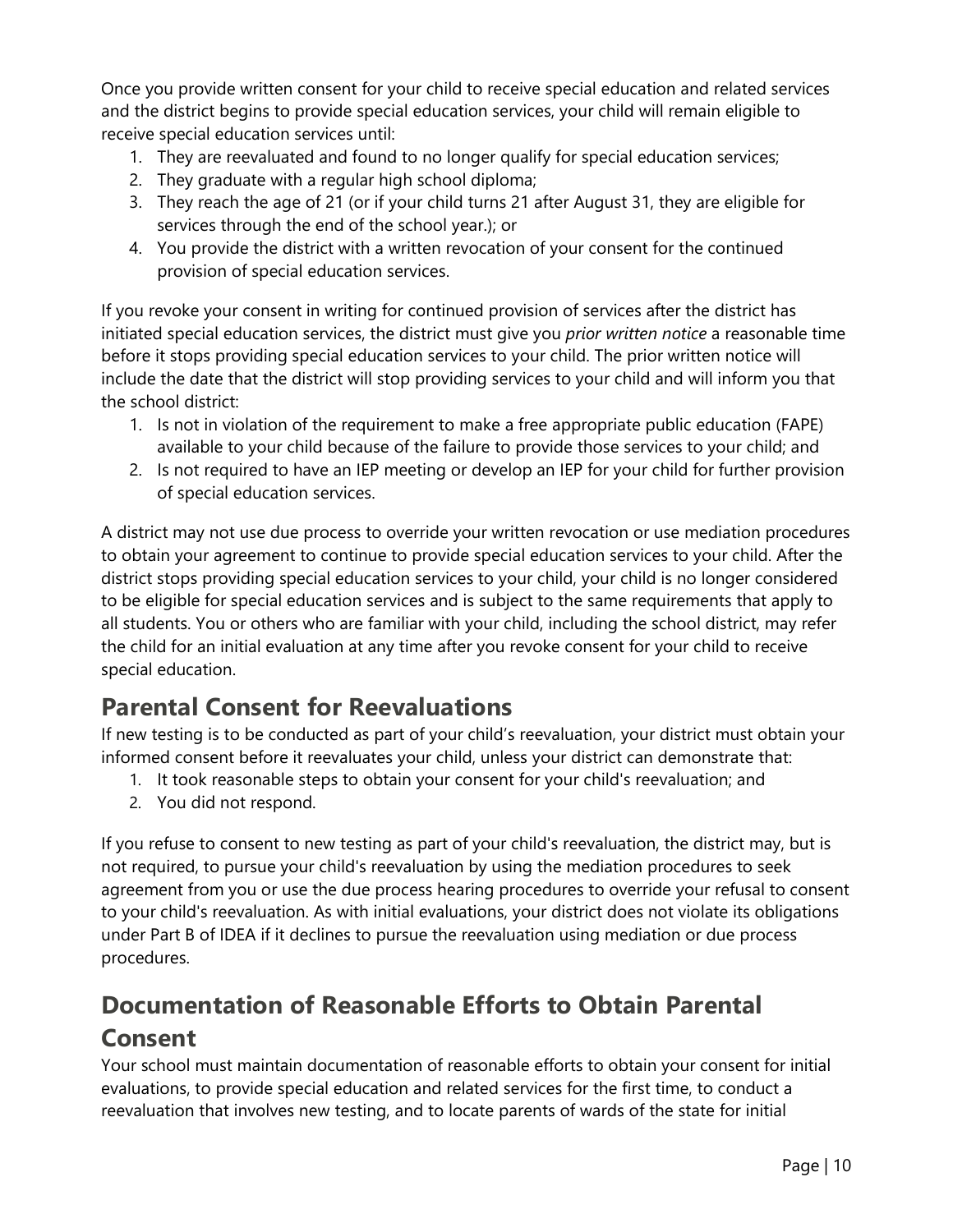evaluations. The documentation must include a record of the district's attempts in these areas, such as:

- 1. Detailed records of telephone calls made or attempted and the results of those calls;
- 2. Copies of correspondence sent to you and any responses received; and
- 3. Detailed records of visits made to your home or work and the results of those visits.

#### <span id="page-10-0"></span>**Other Consent Information**

Your consent is not required before your district may:

- 1. Review existing data as part of your child's evaluation or reevaluation; or
- 2. Give your child a test or other evaluation that is given to all students unless, before that test or evaluation is given, consent is required from the parents of all students.

If you have enrolled your child in a private school at your own expense or if you are home schooling your child, and you do not provide your consent for your child's initial evaluation or reevaluation, or you fail to respond to a request to provide your consent, the district may not use mediation procedures to obtain your agreement or use due process hearing procedures to override your refusal. The district is also not required to consider your child as eligible to receive equitable private school services, which are services made available to some parentally-placed private school students eligible for special education.

## <span id="page-10-1"></span>**Independent Educational Evaluations 34 CFR §300.502; WAC 392-172A-05005**

You have the right to obtain an independent educational evaluation (IEE) of your child if you disagree with the evaluation that was conducted by your district. If you request an IEE, the district must provide you with information about where you may obtain an IEE and about the district's criteria that apply to the IEEs.

#### <span id="page-10-2"></span>**Definitions**

- *Independent educational evaluation* (IEE) means an evaluation conducted by a qualified examiner who is not employed by the district responsible for the education of your child.
- *Public expense* means that the district either pays for the full cost of the evaluation or ensures that the evaluation is otherwise provided at no cost to you.

#### <span id="page-10-3"></span>**Parent Right to an IEE at Public Expense**

You have the right to an IEE of your child at public expense if you disagree with an evaluation of your child conducted by your district, subject to the following conditions:

- 1. If you request an IEE of your child at public expense, your school district must, within 15 calendar days of your request, **either:** (a) file a due process hearing request to show that its evaluation of your child is appropriate or that the evaluation of your child that you obtained did not meet the district's criteria; **or** (b) agree to provide an IEE at public expense.
- 2. If your school district requests a due process hearing and the final decision is that the district's evaluation of your child is appropriate, you still have the right to an IEE, but not at public expense.
- 3. If you request an IEE of your child, your school district may ask why you object to the evaluation conducted by the district. However, the district may not require an explanation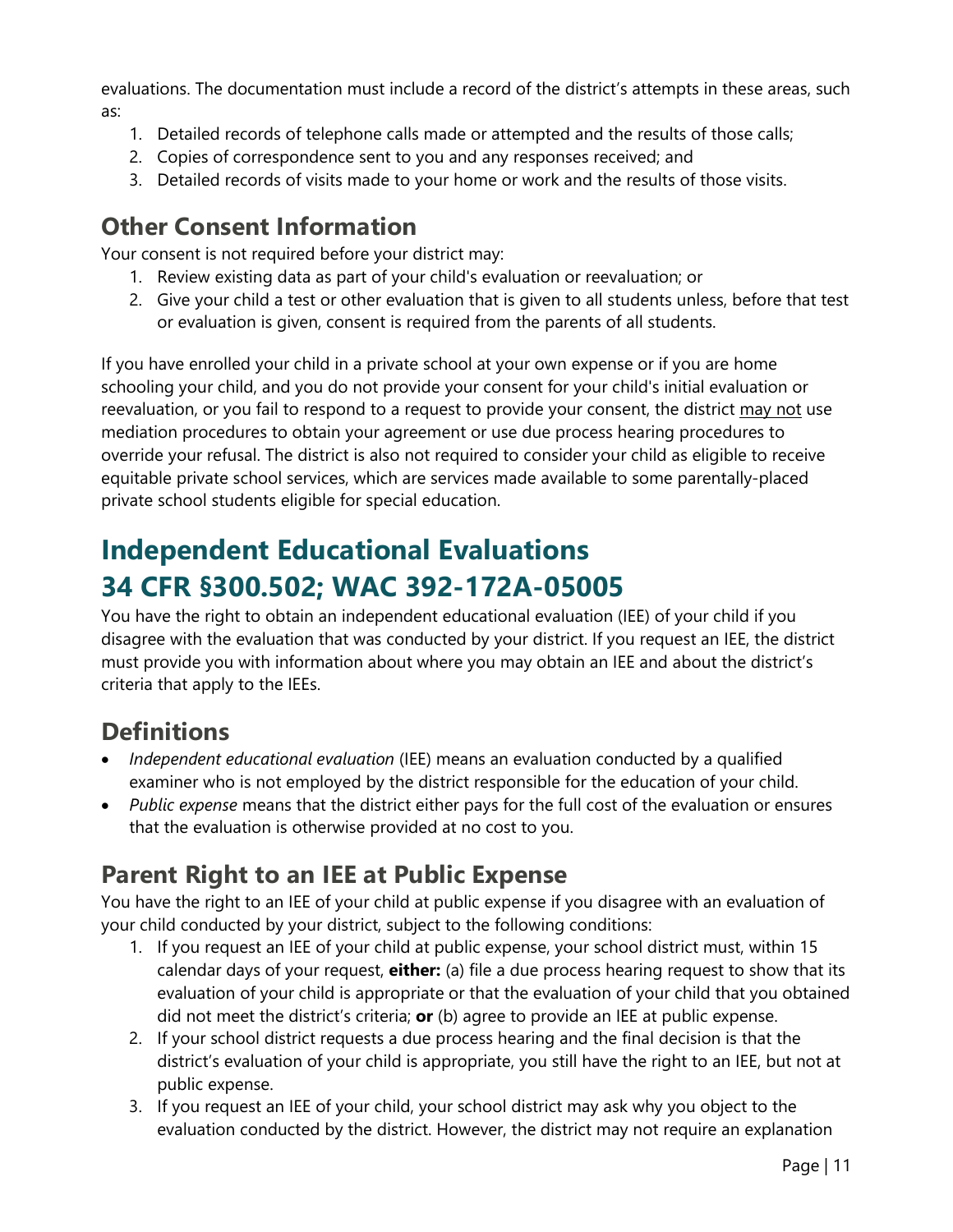and may not unreasonably delay either providing the IEE of your child at public expense or filing a request for a due process hearing to defend the district's evaluation of your child.

You are only entitled to request one IEE of your child at public expense each time your school district conducts an evaluation of your child with which you disagree.

#### <span id="page-11-0"></span>**Parent-Initiated Evaluations**

If you obtain an IEE of your child at public expense or you provide the district with an IEE that you obtained at private expense:

- 1. Your district must consider the results of the IEE in any decision made with respect to the provision of a FAPE to your child, if it meets the district's criteria for IEEs; and
- 2. You or your district may present the IEE as evidence at a due process hearing regarding your child.

#### <span id="page-11-1"></span>**Requests for Evaluations by Administrative Law Judges (ALJ)**

If an ALJ requests an IEE of your child as part of a due process hearing, the cost of the evaluation must be at public expense.

#### <span id="page-11-2"></span>**District Criteria**

If an IEE is at public expense, the criteria under which the evaluation is obtained, including the location of the evaluation and the qualifications of the examiner, must be the same as the criteria that the district uses when it initiates an evaluation (to the extent those criteria are consistent with your right to an IEE).

Except as described above, a district may not impose conditions or timelines related to obtaining an IEE at public expense.

## <span id="page-11-3"></span>**Confidentiality of Information Definitions 34 CFR §300.611; WAC 392-172A-05180**

IDEA gives you rights regarding your child's special education records. These rights are in addition to rights that you have under the Family Educational Rights and Privacy Act (FERPA), which is a law that provides educational records protections to all students.

As used under the heading *Confidentiality of Information:*

- *Destruction* means physical destruction or removal of personal identifiers from information so that the information is no longer personally identifiable.
- *Education records* means the type of records covered under the definition of ''education records'' in 34 CFR Part 99 (the regulations implementing the Family Educational Rights and Privacy Act of 1974, 20 U.S.C. 1232g (FERPA)).
- *Participating Agency* means any school district, agency or institution that collects, maintains, or uses personally identifiable information, or from which information is obtained, under Part B or IDEA.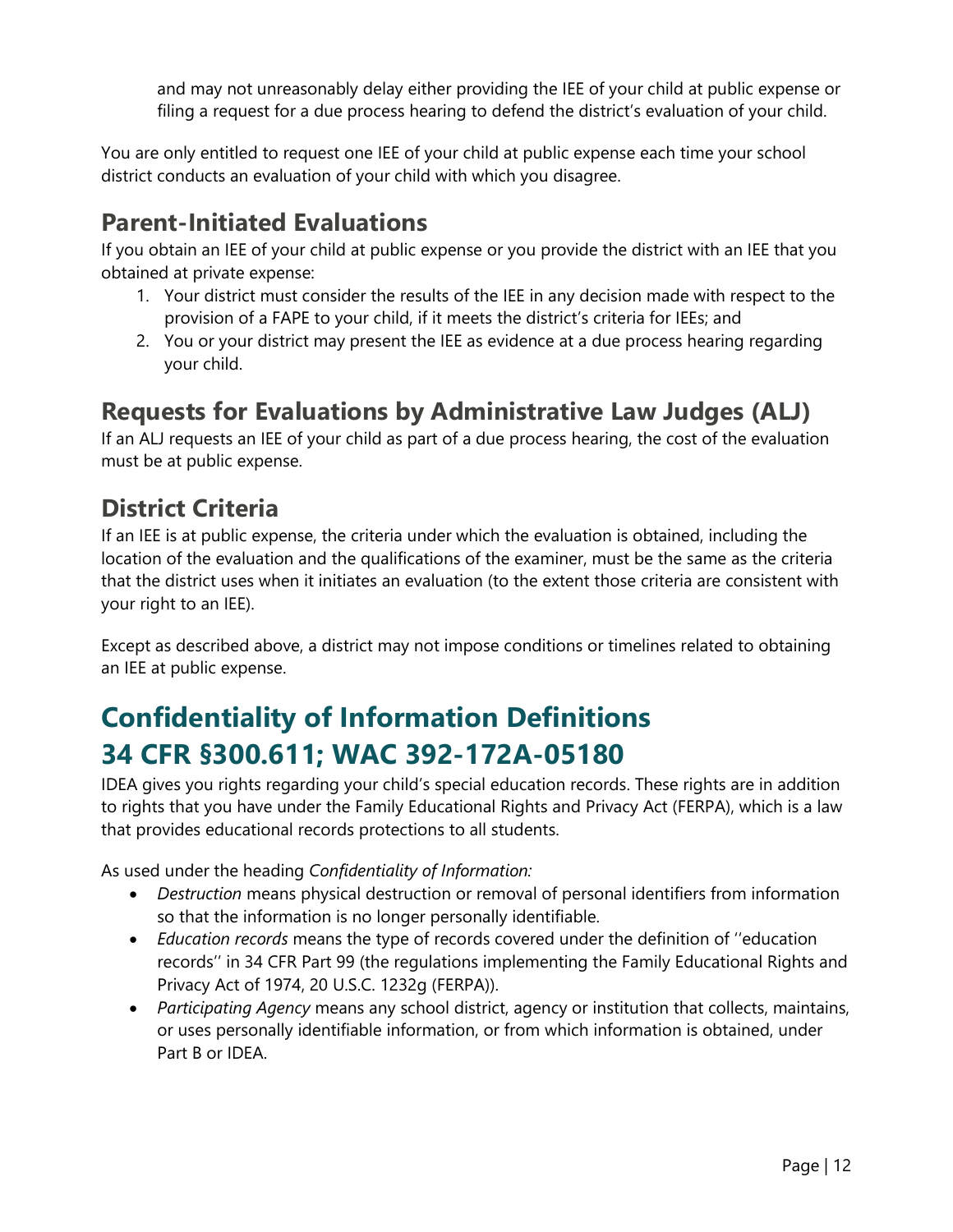## <span id="page-12-0"></span>**Personally Identifiable 34 CFR §300.32; WAC 392-172A-01140**

*Personally identifiable* means information that has:

- 1. Your child's name, your name as the parent, or the name of another family member;
- 2. Your child's address;
- 3. A personal identifier, such as your child's social security number or student number; or
- 4. A list of personal characteristics or other information that would make it possible to identify your child with reasonable certainty.

## <span id="page-12-1"></span>**Notice to Parents 34 CFR §300.612; WAC 392-172A-05185**

OSPI gives notice, through its regulations, to fully inform you about the confidentiality of personally identifiable information, including:

- 1. The availability of model state forms, including this *Notice of Special Education Procedural Safeguards*, in multiple languages and alternate formats upon request;
- 2. A description of the personally identifiable information collected and maintained by OSPI through state complaints, due process hearing requests and decisions, monitoring, safety net applications, mediation agreements, and grant evaluation performance. Personally identifiable information is removed before sharing this information with other agencies or individual s requesting information, unless the parent or adult student provides consent to release information;
- 3. A summary of the policies and procedures that districts must follow regarding storage, disclosure to third parties, retention, and destruction of personally identifiable information; and
- 4. A description of all of the rights of parents and students regarding this information, including the rights under the Family Educational Rights and Privacy Act (FERPA) and its implementing regulations in 34 CFR Part 99.

Before any major statewide identification, location, or evaluation activity (also known as "child find"), a notice must be published in newspapers or announced in other media, or both, with circulation adequate to notify parents throughout the state of the activity to locate, identify, and evaluate children in need of special education and related services.

## <span id="page-12-2"></span>**Access Rights 34 CFR §300.613-617; WAC 392-172A-05190–05210**

You have the right to inspect and review your child's education records that are collected, maintained, or used by your school district under Part B of IDEA. The district must comply with your request to inspect and review any education records regarding your child without unnecessary delay and before any meeting regarding an IEP, or any impartial due process hearing (including a resolution meeting or a special education due process hearing regarding discipline), and in no case more than 45 calendar days after you have made a request.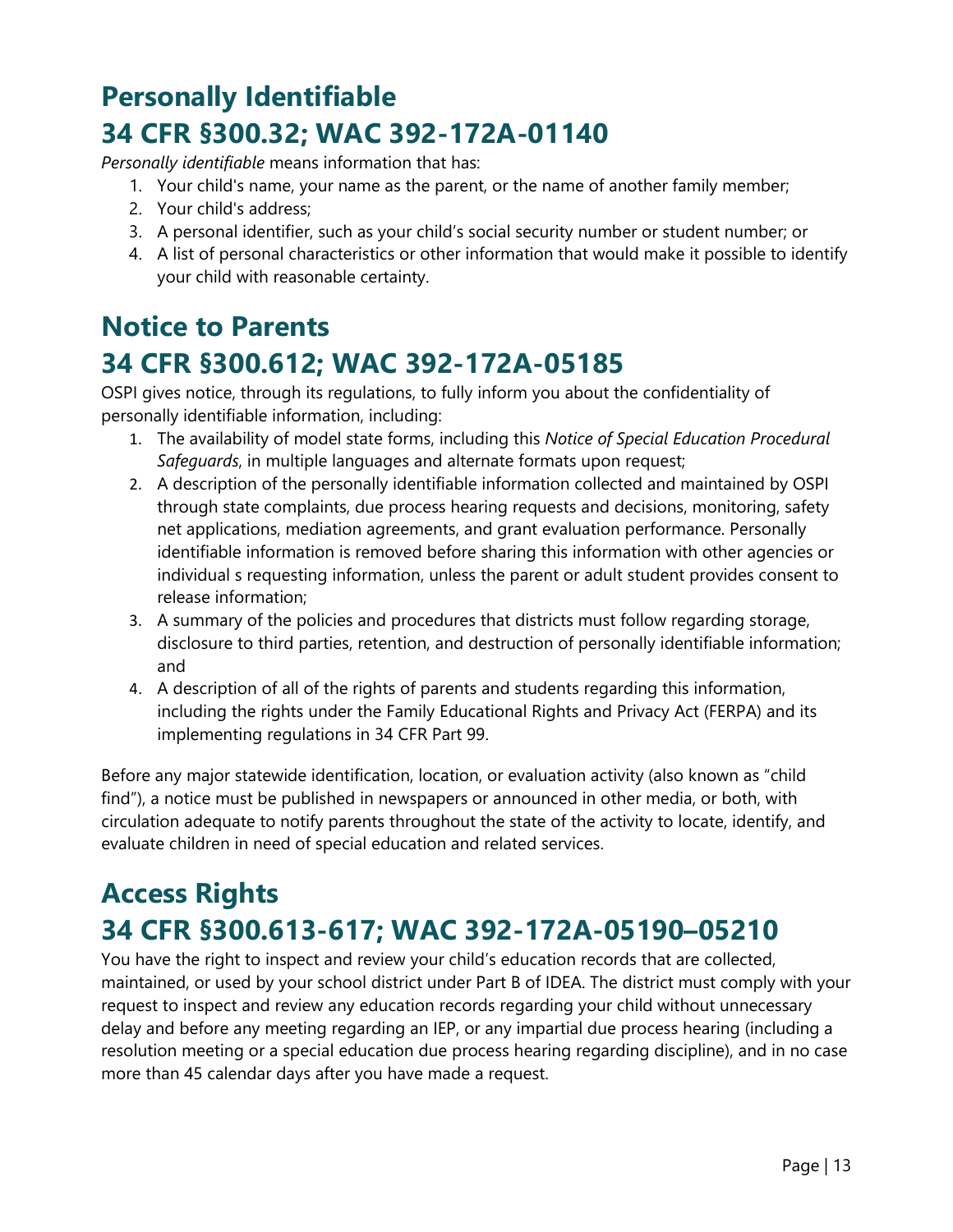Your right to inspect and review education records includes:

- 1. Your right to a response from the district to your reasonable requests for explanations and interpretations of the records;
- 2. Your right to request that the school district provide copies of the records if you cannot effectively inspect and review the records unless you receive those copies; and
- 3. Your right to have your representative inspect and review the records.

A district will assume that you have authority to inspect and review records relating to your child unless it is advised that you do not have the authority under applicable state law governing such matters as guardianship, separation, and divorce.

#### <span id="page-13-0"></span>**Record of Access**

Each school district must keep a record of parties who obtain access to education records collected, maintained, or used under Part B of IDEA, including the name of the party, the date access was given, and the purpose for which the party is authorized to use the records. School districts are not required to keep this record of access for parents or authorized employees of the school district.

#### <span id="page-13-1"></span>**Records on More Than One Child**

If any education record includes information on more than one student, you have the right to inspect and review only the information relating to your child or be informed about that information if the district cannot show that information to you without divulging personally identifiable information about another student.

#### <span id="page-13-2"></span>**List of Types and Locations of Information**

If you request it, the school district must provide you with a list of the types and locations of education records collected, maintained, or used by the school district.

#### <span id="page-13-3"></span>**Fees**

The school district may charge a fee for copies of records that are made for you under Part B of IDEA if the fee does not effectively prevent you from exercising your right to inspect and review those records. It may not charge a fee to search or to retrieve information under IDEA.

## <span id="page-13-4"></span>**Amendment of Records at Parent's Request 34 CFR §300.618–§300.621; WAC 392-172A-05215**

If you believe that information in the education records regarding your child collected, maintained, or used under IDEA is inaccurate, misleading, or violates the privacy or other rights of your child, you may ask the district to change the information.

The district must decide whether to change the information in accordance with your request within a reasonable period of time of receipt of your request.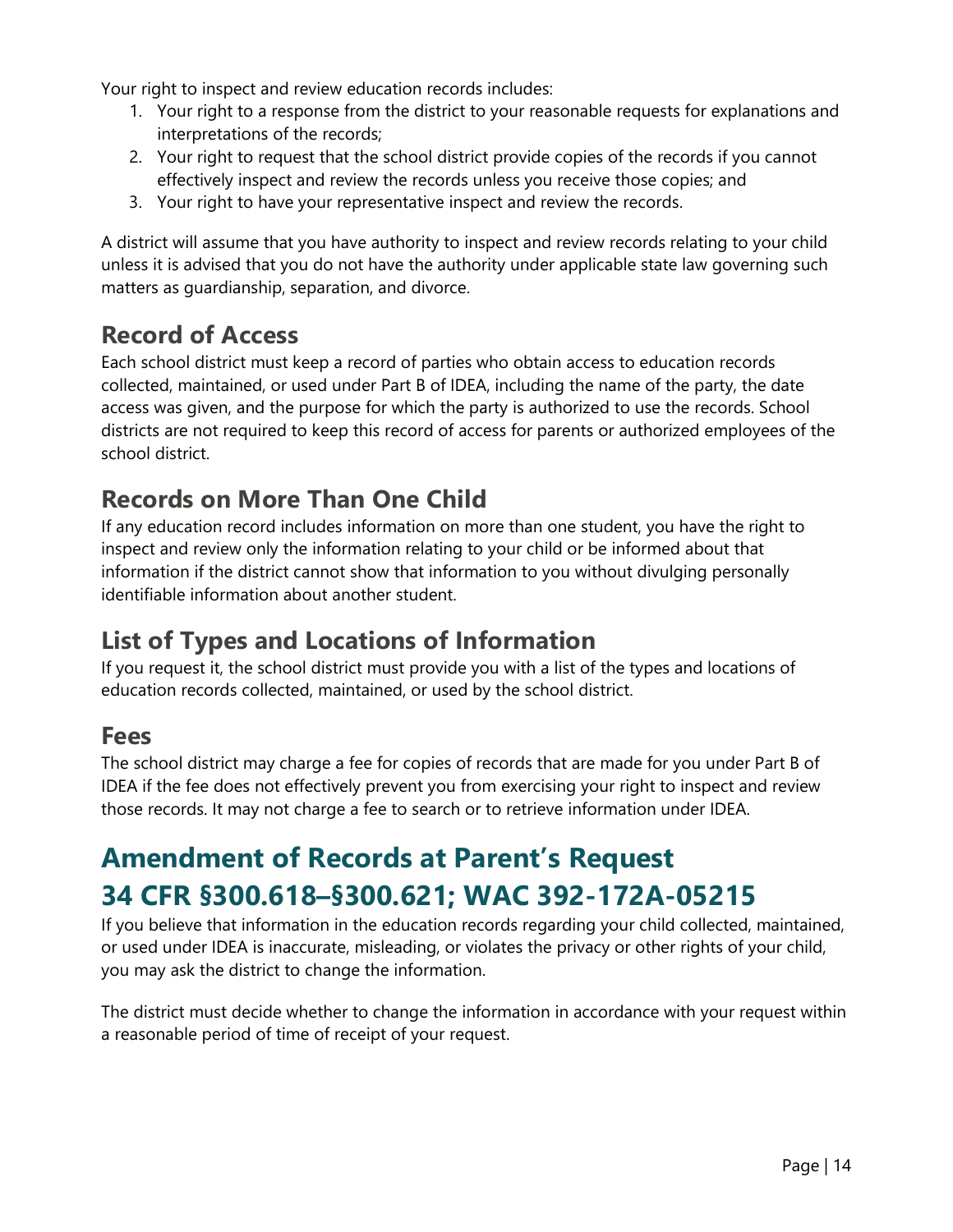## <span id="page-14-0"></span>**Opportunity for a Hearing, Hearing Procedures, and Results of the Hearing**

If your school district refuses to change the information in accordance with your request, it must inform you of that decision and advise you of your right to a hearing by the district.

You have the right to request a hearing to challenge the information in your child's education records to ensure that it is not inaccurate, misleading, or otherwise in violation of the privacy or other rights of your child. The hearing to contest the information in education records must be conducted according to the district's hearing procedures under FERPA. This is not a special education due process hearing.

If, as a result of the hearing, the district decides that the information is inaccurate, misleading, or otherwise in violation of the privacy or other rights of the student, it must change the information accordingly and inform you of those changes in writing.

If, as a result of the hearing, the district decides that the information is not inaccurate, misleading, or otherwise in violation of the privacy or other rights of your child, it must inform you that you have the right to place a statement in your child's educational records commenting on the information or providing any reasons you disagree with the decision of the district.

If you choose to put a statement in your child's records, the statement must:

- 1. Be maintained by the district as part of the records of your child as long as the record or contested portion is maintained; and
- 2. If the district discloses the records of your child or the challenged portion to any party, the statement must also be disclosed to that party.

## <span id="page-14-1"></span>**Consent for Disclosure of Personally Identifiable Information 34 CFR §300.622; WAC 392-172A-05225**

Your written consent must be obtained before personally identifiable information is disclosed to others unless disclosure of the information contained in your child's education records is allowed without parental consent under FERPA. In general, your consent is not required before personally identifiable information is released to officials of participating agencies for purposes of meeting a requirement of Part B of IDEA. However, your consent, or the consent of your child if they have reached the age of majority, must be obtained before personally identifiable information is released to officials of participating agencies providing or paying for transition services. In addition, if your child attends a private school, your consent must be obtained before any personally identifiable information about your child is released between officials in the district where the private school is located and officials in the district where your child resides if you are not planning to enroll your child in your district of residence.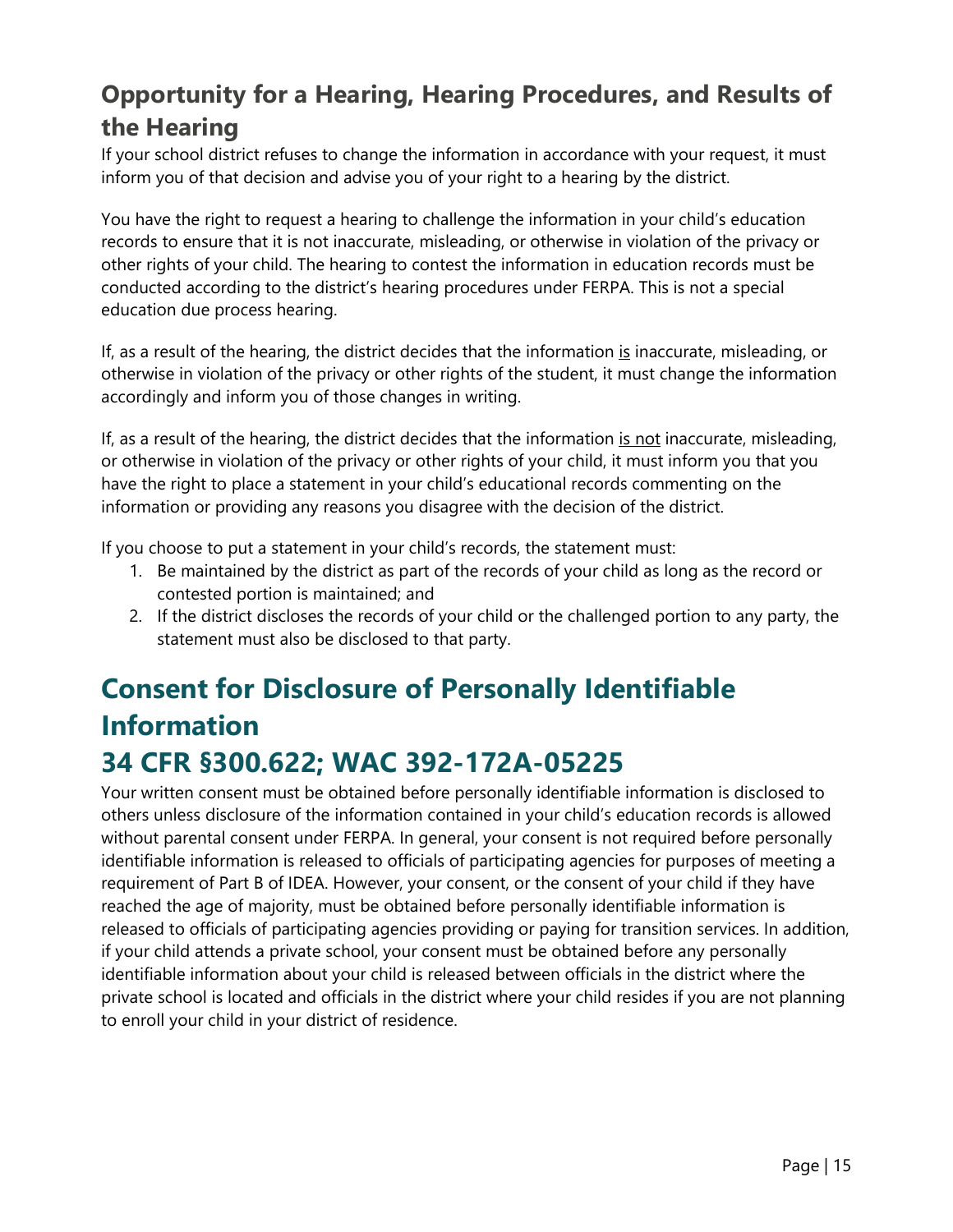## <span id="page-15-0"></span>**Safeguards for Personally Identifiable Information 34 CFR §300.623; WAC 392-172A-05230**

Your school district must protect the confidentiality of personally identifiable information at collection, storage, disclosure, and destruction stages. One official at the school district must assume responsibility for ensuring the confidentiality of any personally identifiable information. All persons collecting or using personally identifiable information must receive training or instruction regarding confidentiality under Part B of IDEA and FERPA.

Each school district must maintain, for public inspection, a current listing of the names and positions of those employees within the agency who may have access to personally identifiable information.

## <span id="page-15-1"></span>**Destruction, Retention, and Storage of Information 34 CFR §300.624; WAC 392-172A-05235**

Your school district must inform you when personally identifiable information collected, maintained, or used is no longer needed to provide educational services to your child.

When it is no longer needed, the information must be destroyed at your request. However, a permanent record of your child's name, address, and phone number, his or her grades, attendance record, classes attended, grade level completed, and year completed may be maintained without time limitation.

State law regarding records retention is contained in Chapter 40.14 Revised Code of Washington (RCW). The procedures for how long a district must retain records are published by the Washington Secretary of State, Division of Archives and Records Management.

## <span id="page-15-2"></span>**Special Education Dispute Resolution Procedures**

You are an important participant in all aspects of your child's special education program. This involvement begins at the initial referral of your child. You and your district are encouraged to work together to try to resolve disagreements that affect your child's special education program. When you and your school district are not able to resolve disagreements, there are more formal dispute resolution options available. These options are mediation, community complaints, and impartial due process hearings.

## <span id="page-15-3"></span>**Mediation 34 CFR § 300.506; WAC 392-172A-05060–05075**

#### <span id="page-15-4"></span>**General**

Mediation services are available at no cost to you or the district to help resolve problems involving the identification, evaluation, educational placement, and provision of a FAPE to your child and whenever a due process hearing is requested. Mediation is voluntary and cannot be used to deny or delay your right to a due process hearing or to deny any other rights afforded under Part B of IDEA. The mediation sessions are scheduled in a timely manner at a location that is convenient to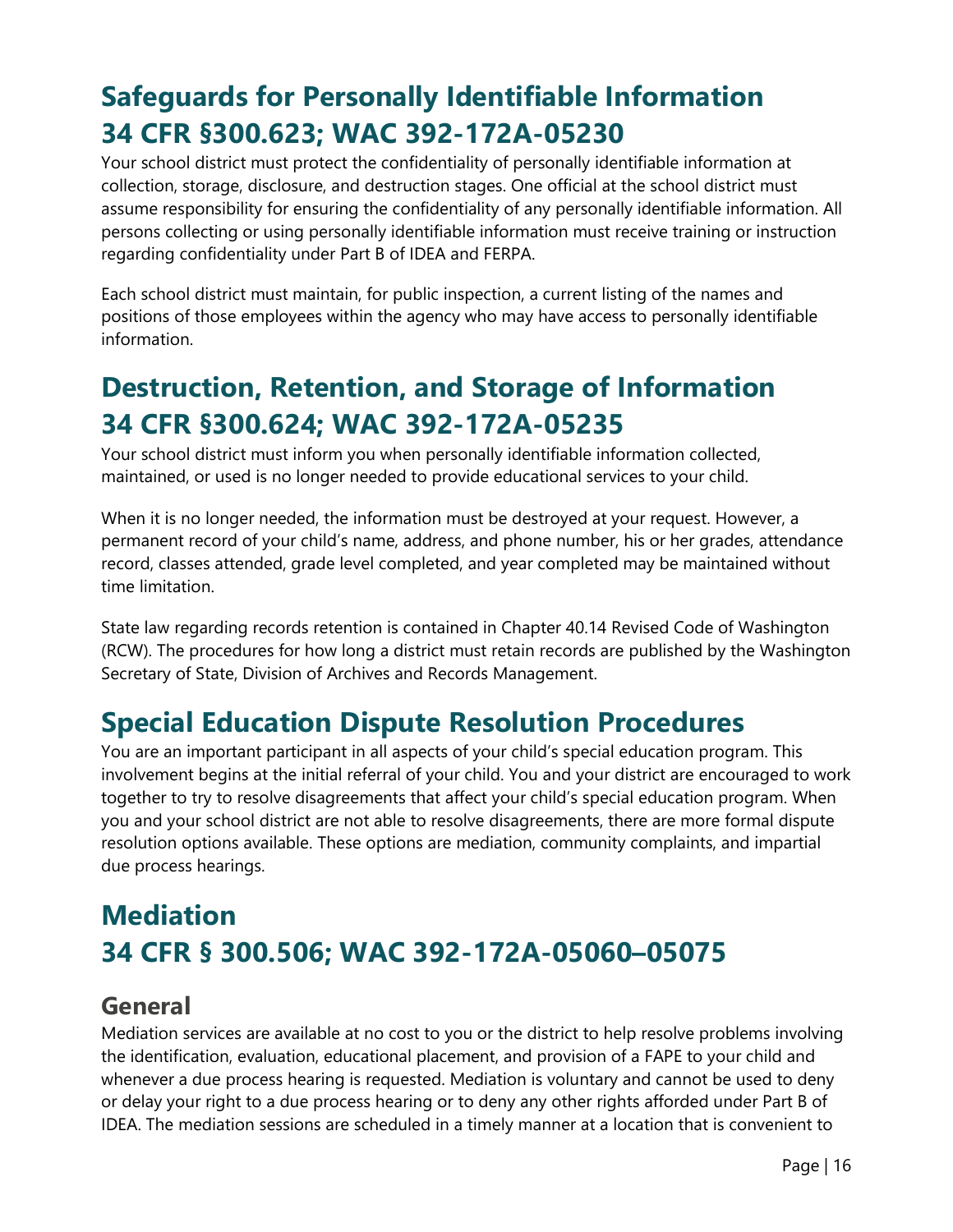you and the district.

Mediation is available if your primary language is not English or if you use another mode of communication when requested unless it is clearly not feasible to do so.

The school district may develop procedures that offer parents that choose not to use the mediation process, an opportunity to meet, at a time and location convenient to you, with a disinterested party:

- 1. Who is under contract with an appropriate alternative dispute resolution entity, or a parent training and information center or community parent resource center in the state; and
- 2. Who would explain the benefits and encourage the use of the mediation process to you?

#### <span id="page-16-0"></span>**Impartiality of Mediator**

Mediation is conducted by an individual who is qualified, impartial, and trained in effective mediation techniques. That individual must also be knowledgeable in the laws and regulations relating to the provision of special education and related services. OSPI contracts with an outside agency to conduct mediations. That agency maintains the list of mediators. Mediators are assigned on a random, rotational, or other impartial basis. The mediator (1) may not be an employee of OSPI, a district, or other state agency that is providing direct services to a child who is the subject of the mediation process, and (2) may not have a personal or professional conflict of interest. The mediation sessions are scheduled in a timely manner at a location that is convenient to you and the district.

#### <span id="page-16-1"></span>**Agreements Reached in Mediation**

If you and the district reach an agreement, it must be documented in a written mediation agreement that is signed by you and a representative of the district authorized to enter into legally binding agreements. Discussions during the mediation sessions are confidential and may not be used as evidence in any due process hearings or civil proceedings of any federal court or Washington state court. This must be stated in the written agreement. However, the mediation agreement itself may be used as evidence. Mediation agreements are legally binding and enforceable in any state court of competent jurisdiction or in a district court of the United States.

## <span id="page-16-2"></span>**Differences Between Special Education Community Complaint Investigations and Due Process Hearings**

The regulations for Part B of IDEA have different procedures for state complaints (community complaints) and due process hearings. A community complaint may be filed with OSPI by any individual or organization alleging that a school district, OSPI, or any other public agency has violated a Part B requirement, federal rules contained in 34 CFR Part 300, or state regulations implementing Part B of the IDEA. Community complaints are investigated by OSPI, based on information about the violations provided by the person filing the complaint, and the school district, or other agency responding to the complaint. Community complaints must be filed within one year of the alleged violation.

Due process hearing requests may only be filed by you or your school district on any matter relating to the identification, evaluation, or educational placement of your child, or the provision of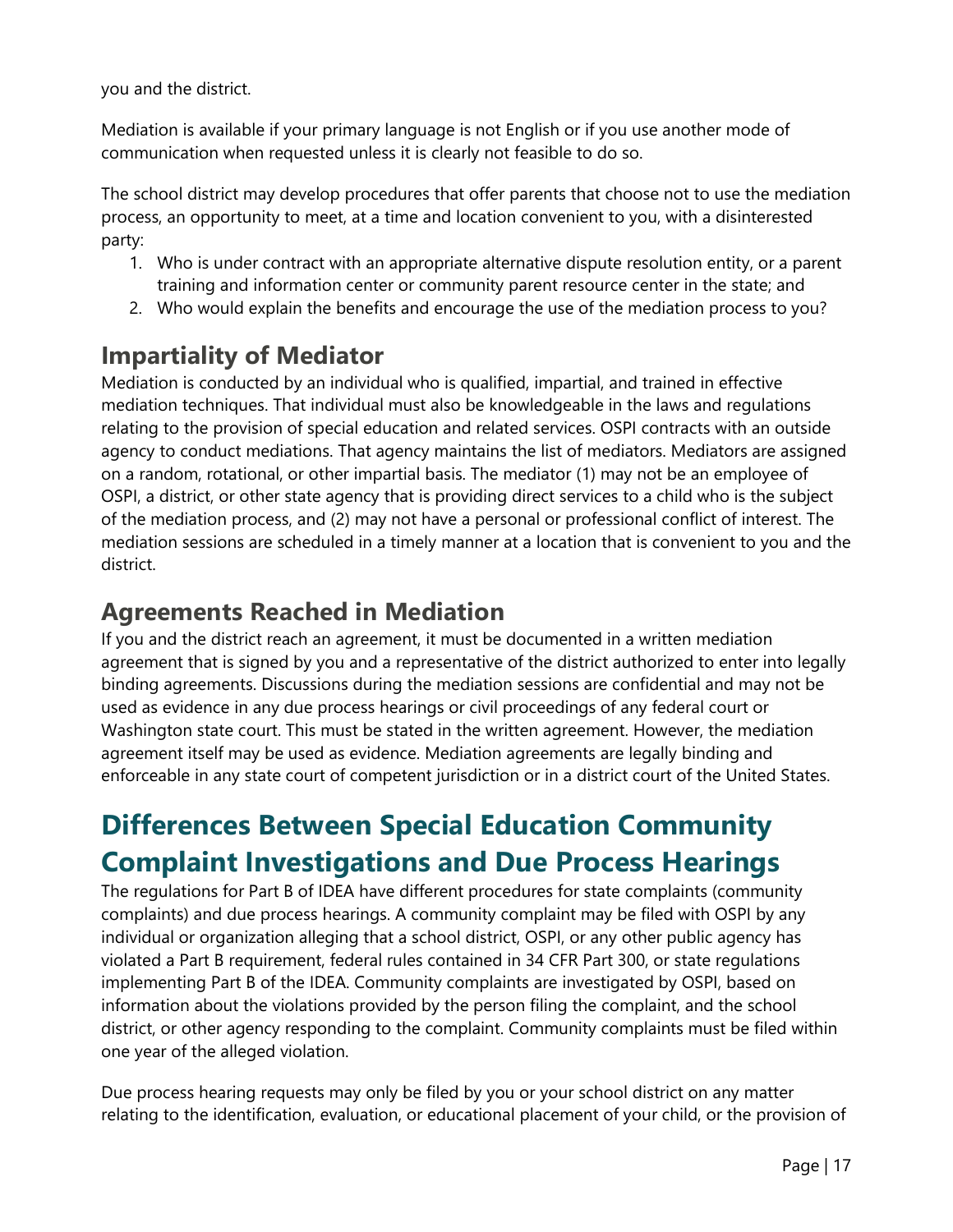a free appropriate public education (FAPE) to your child. The due process hearings are conducted by an administrative law judge (ALJ), employed by the Office of Administrative Hearings, which is an independent state agency. Due process hearings generally involve testimony of witnesses and introduction of evidence. Due process hearing requests must be filed within two years of the alleged violation (with some exceptions for misrepresentation or withholding information.)

The timelines and procedures for community complaints and due process hearings are explained below.

## <span id="page-17-0"></span>**Community Complaint Procedures 34 CFR §§300.151–300.153; WAC 392-172A-05025– 05045**

OSPI has procedures for resolving state complaints. The procedures are contained in the state regulations and information regarding state complaints is maintained on the website.

If you, any individual, or organization believes a district, OSPI, or any other educational entity governed by IDEA has violated Part B of IDEA, the regulations implementing Part B, or corresponding state regulations, you may file a written complaint with the Office of Superintendent of Public Instruction (OSPI), Special Education, PO Box 47200, Olympia, WA 98504-7200. You must provide a copy of the complaint to the district or other agency against whom you are complaining.

#### <span id="page-17-1"></span>**Filing a Complaint**

The written complaint must be signed by you, or the person or organization filing the complaint and must include the following information:

- A statement that a district or other agency has violated a requirement of Part B of IDEA, the regulations implementing Part B, corresponding state law or regulations, or a statement that the district or other agency is not implementing a mediation or resolution agreement;
- The name and address of the district or other agency;
- The name of the student, if the complaint is specific to a student, and contact information if the student is homeless;
- The name of the school the student attends:
- A description of the problem with specific facts;
- A proposed resolution of the problem to the extent this information is known and available to you at the time you file the complaint; and
- Your name, address, and telephone number.

The violation must not have occurred more than **one year** prior to the date that a complaint, meeting the above requirements, is received by OSPI.

OSPI has developed a model form that you may use to file a complaint. This form is available on the OSPI – Special Education – File a Community Complaint – Frequently asked questions and [request forms](http://www.k12.wa.us/SpecialEd/DisputeResolution/CitizenComplaint.aspx) web page. You are not required to use this form.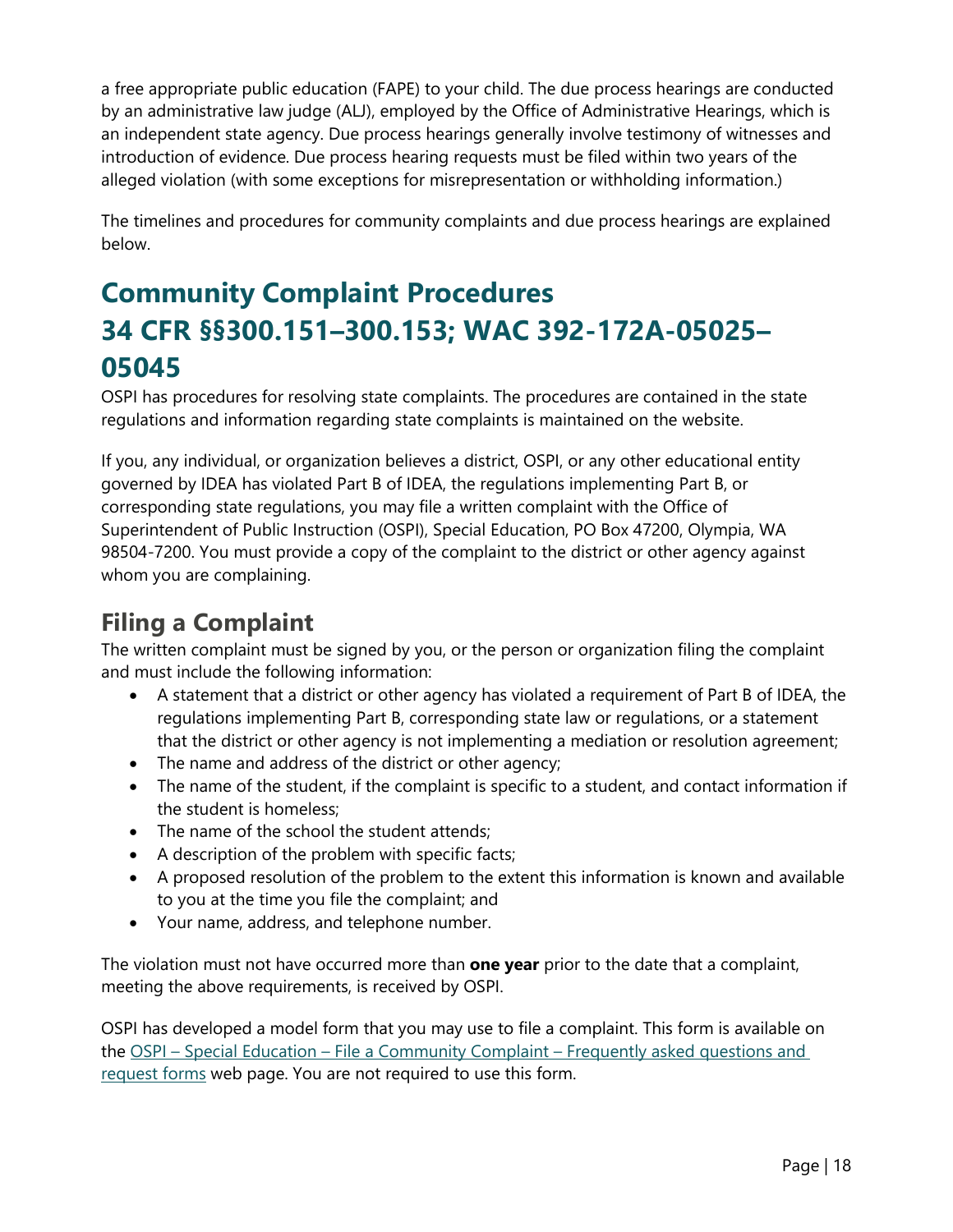#### <span id="page-18-0"></span>**Complaint Investigations**

OSPI must investigate and issue a written decision 60 calendar days after it receives a complaint unless an extension of time is warranted. During the 60 days, OSPI (1) requires the district to provide a response to the complaint; (2) gives you or the complainant the opportunity to submit additional information about the allegations in the complaint; (3) may carry out an independent on-site investigation, if OSPI determines it is necessary; and, (4) reviews all relevant information and makes an independent determination as to whether the district or other agency is violating a requirement related to Part B of IDEA.

#### <span id="page-18-1"></span>**Investigation, Extension, Written Decision**

The 60 calendar-day time limit may be extended only if: (1) exceptional circumstances exist with respect to a particular complaint; **or** (2) you and the school district voluntarily agree in writing to extend the time to resolve the complaint through mediation or an alternative dispute resolution method to resolve the dispute.

A written decision is sent to you or the person filing the complaint and to the school district. The written decision will address each allegation. For each allegation, the written decision will state findings of fact, conclusions, the reasons for the decision, and any reasonable corrective measures deemed necessary to resolve the complaint if a violation has occurred.

#### <span id="page-18-2"></span>**Complaint Remedies**

When OSPI finds a violation or a failure to provide appropriate services through its complaint process, the decision addresses:

- 1. How to remediate the denial of those services, including as appropriate, the awarding of monetary reimbursement or other corrective action appropriate to the needs of the student(s); and
- 2. Appropriate future provision of special education services for all students.

## <span id="page-18-3"></span>**Special Education Community Complaints and Due Process Hearings**

If a community complaint is received that is also the subject of a due process hearing or the complaint contains multiple issues, and one or more of those issues are part of a due process hearing, OSPI must set aside (not investigate) any part of the complaint that is being addressed in the due process hearing until the hearing is over. Any issue in the complaint that is not a part of the due process hearing must be resolved within the complaint timelines.

If an issue raised in a complaint has been previously decided in a due process hearing involving the same parties, the hearing decision is binding and OSPI must inform the complainant that it may not investigate that issue.

OSPI must resolve a complaint alleging that a district has failed to implement a due process decision.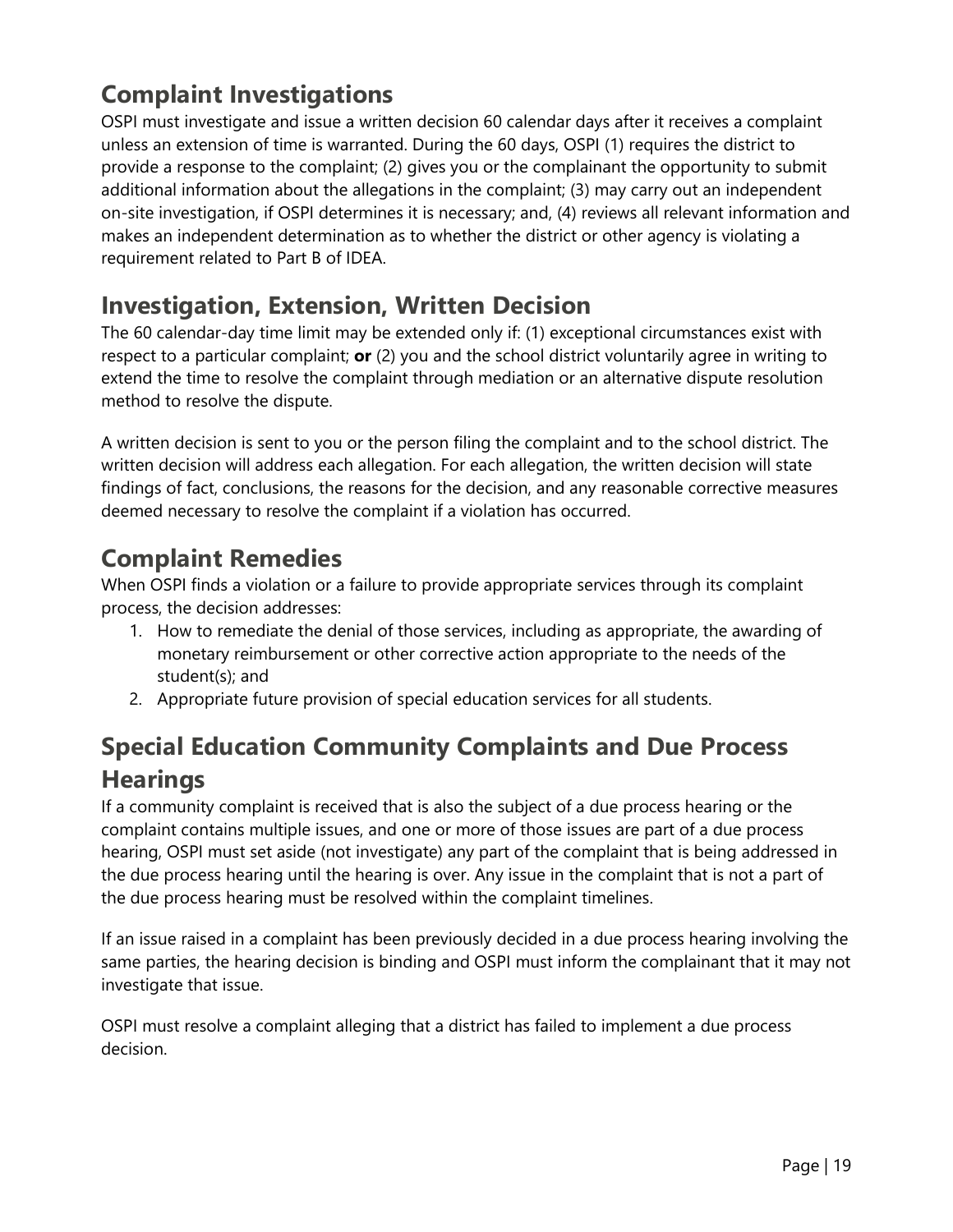## <span id="page-19-0"></span>**Due Process Hearing Procedures 34 CFR §§300.507-300.513; WAC 392-172A-05080–05125**

#### <span id="page-19-1"></span>**General**

You or the school district may file a due process hearing request on any matter relating to the identification, evaluation, or educational placement of your child or the provision of a FAPE to your child. The district must inform you of any free or low-cost legal and other relevant services available in the area when a due process hearing request is filed or when you request this information. For due process hearing procedures, "you" includes your attorney if you have retained one, and "district" includes the district's attorney if the district is represented by an attorney.

## <span id="page-19-2"></span>**Filing**

To request a hearing, you or the district must submit a due process hearing request to the other party. That request must contain all of the content listed below and must be kept confidential.

You or the district, whichever one filed the request, must also provide OSPI's designee, the Office of Administrative Hearings (OAH), a copy of the hearing request at the following address:

Office of Administrative Hearings 600 University Street, Suite 1500 Seattle, WA 98101-3126 Fax: 206-587-5135

The due process hearing request must include:

- 1. The name of the student;
- 2. The address of the student's residence;
- 3. The name of the student's school;
- 4. If the student is a homeless child or youth, the student's contact information;
- 5. A description of the nature of the problem, including facts relating to the problem; and
- 6. A proposed resolution of the problem to the extent known and available to you or the district at the time.

## <span id="page-19-3"></span>**Notice Required Before a Hearing on a Due Process Hearing Request**

You or the district may not have a due process hearing until you or the district serves a due process hearing request with the other party and provides OAH with a copy of the request that includes the information listed above.

#### <span id="page-19-4"></span>**Sufficiency of a Hearing Request**

In order for a due process hearing request to go forward, it must be considered sufficient. *Sufficient*  means that the request meets the content requirements noted above under *Filing*. The due process hearing request will be considered sufficient unless the party who received the due process hearing request notifies the ALJ and the other party in writing, within 15 calendar days, that the receiving party believes the due process hearing request is not sufficient.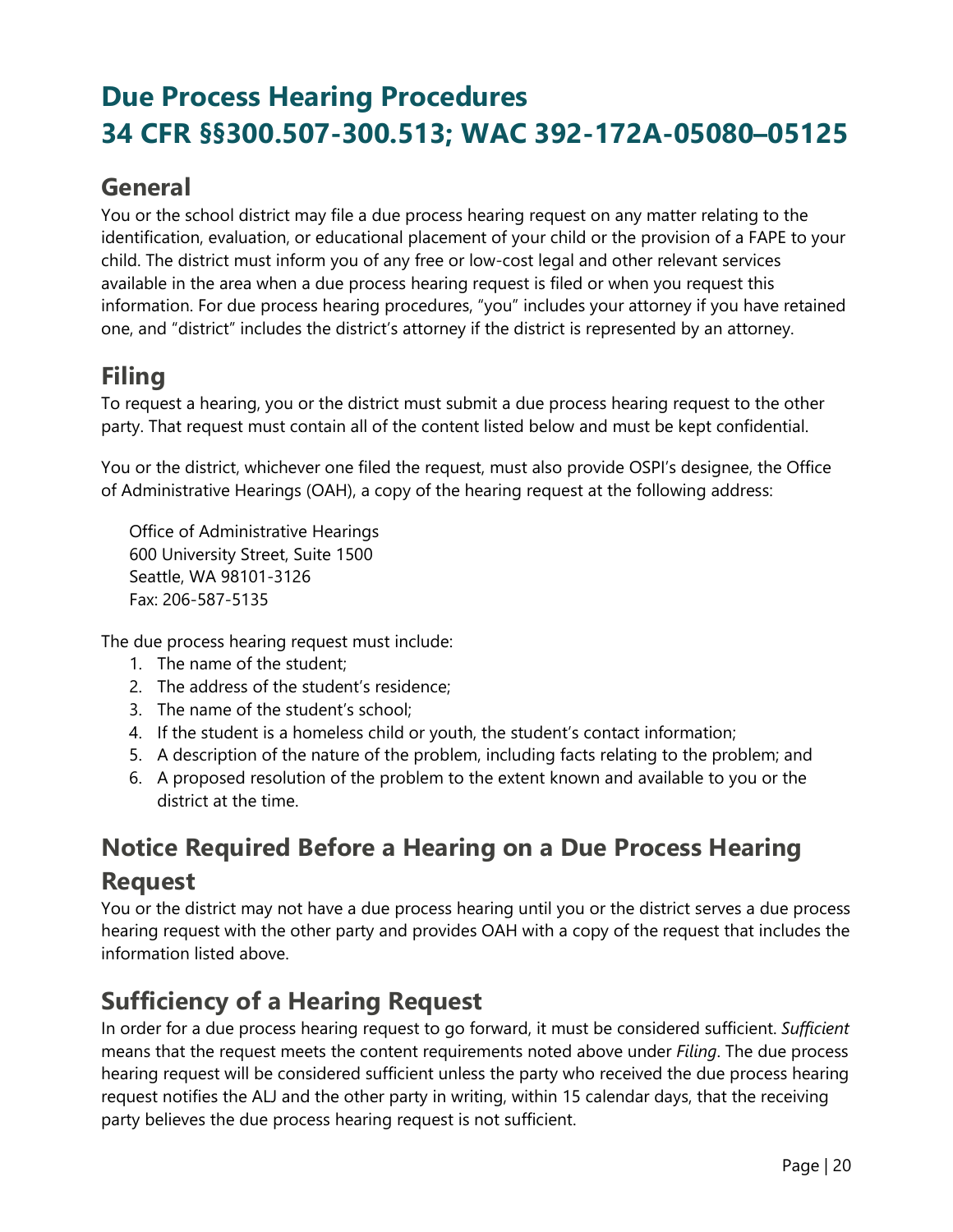Within five calendar days of receiving the notification of insufficiency, the ALJ must decide if the due process hearing request meets the requirements listed above, and notify you and the district in writing immediately.

#### <span id="page-20-0"></span>**Amendment of a Hearing Request**

You or the district may make changes to the hearing request only if:

- 1. The other party approves of the changes in writing and is given the chance to resolve the hearing request through a resolution meeting (if you, the parent has requested the due process hearing), described below; or
- 2. By no later than five days before the due process hearing begins, the hearing officer grants permission for the changes.

If you are the party requesting the hearing and you make changes to the due process hearing request, the timelines for the resolution meeting and the time period for resolution (See: *Resolution Process*) start again on the date the amended request is filed, or the date the ALJ grants the request.

#### <span id="page-20-1"></span>**District Response to a Due Process Hearing Request**

If the district has not sent a prior written notice to you, as described under the heading *Prior Written Notice*, regarding the subject matter contained in your due process hearing request, the district must, within 10 calendar days of receiving the due process hearing request, send to you a response that includes:

- 1. An explanation of why the district proposed or refused to take the action raised in the due process hearing request;
- 2. A description of other options that your child's IEP team considered and the reasons why those options were rejected;
- 3. A description of each evaluation procedure, assessment, record, or report the district used as the basis for the proposed or refused action; and
- 4. A description of the other factors that are relevant to the district's proposed or refused action.

A district may still assert that your due process hearing request is insufficient even though it provides you with the information in items 1–4 above.

#### <span id="page-20-2"></span>**Other Party's Response to a Due Process Hearing Request**

Except for expedited due process hearings for discipline, discussed under the section, *Due Process Hearing Procedures for Discipline,* the party receiving a due process hearing request must, within 10 calendar days of receiving the request, send the other party a response that specifically addresses the issues in the request. Either party may still assert that the due process hearing request is insufficient.

## <span id="page-20-3"></span>**Model Forms 34 CFR §300.509; WAC 392-172A-05085**

OSPI has developed a model due process hearing request form to assist you in filing a request for a due process hearing. The form is available on the OSPI - Special Education - Request a Due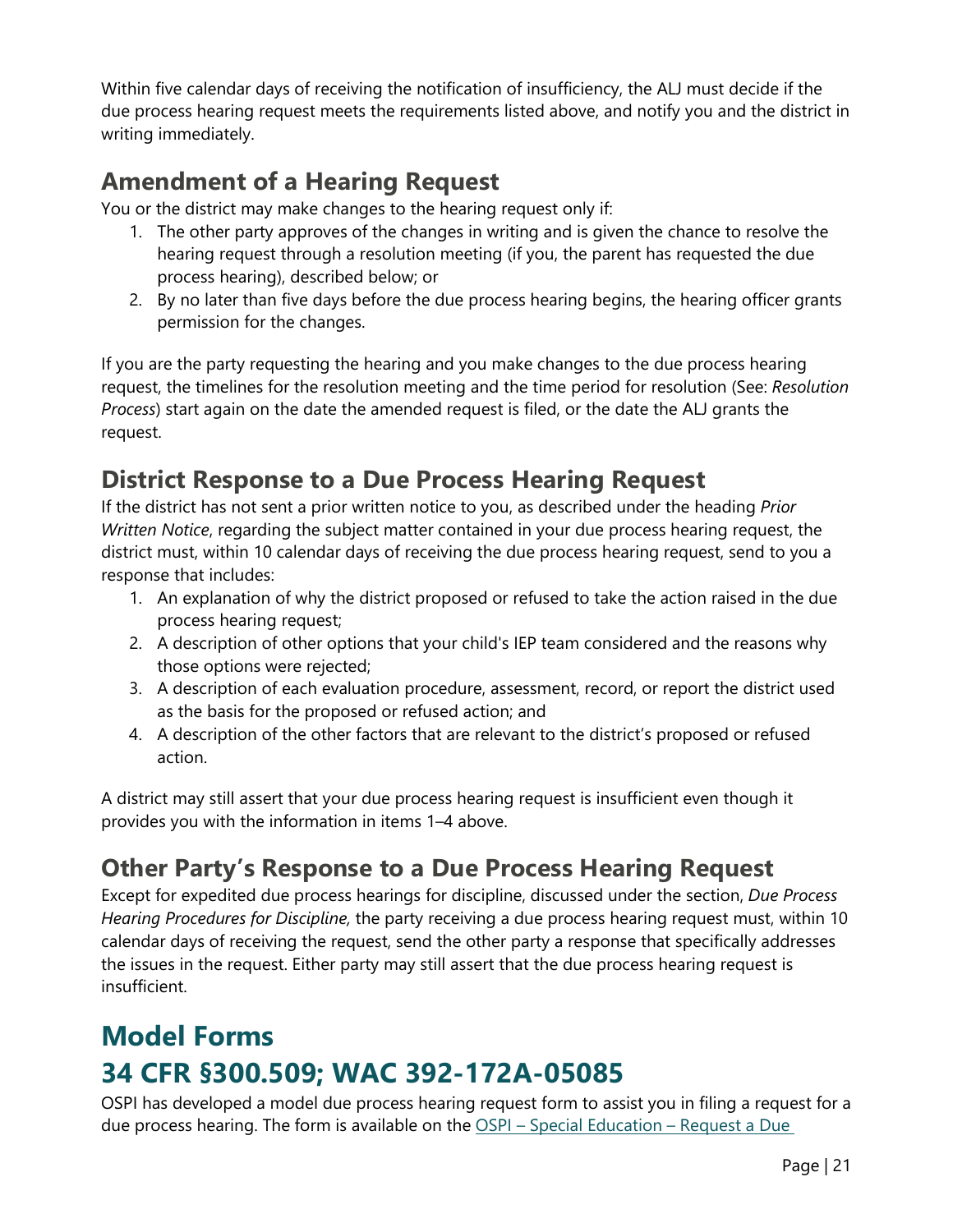You are not required to use this form. However, your right to a due process hearing can be denied or delayed if the due process hearing request does not include all of the required information. You may also obtain a copy of the hearing request form from your district's special education department.

## <span id="page-21-0"></span>**Student Placement While the Due Process Hearing is Pending 34 CFR §300.518; WAC 392-172A-05125**

Except as provided below under the heading *Discipline Procedures for Students Eligible for Special Education,* once a due process hearing request is sent to the other party, during the resolution process time period, and while waiting for the decision of any impartial due process hearing or a court proceeding involving an appeal of an ALJ's decision, your child must remain in his or her current educational placement unless you and the district agree otherwise.

The student's status during the due process proceedings does not prohibit the IEP team from meeting, as needed or as required. The IEP team can update and implement the student's IEP unless those changes are in dispute.

If the due process hearing request involves an application for initial admission to public school, your child, with your consent, must be placed in the regular public school program until the completion of all such proceedings.

If the due process hearing request involves the provision of initial services under Part B of IDEA, for your child, who is transitioning from being served under Part C of IDEA to Part B of IDEA, and who is no longer eligible for Part C services because your child has turned three, the district is not required to provide the Part C services that he or she has been receiving. If your child is found eligible under Part B of IDEA and you give consent for your child to receive special education and related services for the first time, then, pending the outcome of the proceedings, the district must provide those special education and related services that are not in dispute between you and the district.

If the ALJ reaches a decision that a change of placement is appropriate, that decision regarding placement must be treated as an agreement between you and the school district for purposes of placement during any court appeal of the due process decision.

## <span id="page-21-1"></span>**Resolution Process 34 CFR §300.510; WAC 392-172A-05090**

#### <span id="page-21-2"></span>**Resolution Meeting**

Within 15 calendar days after you have filed your due process hearing request with the district and OAH, the district must convene a meeting with you and the relevant member or members of the IEP team who have specific knowledge of the facts identified in your due process hearing request.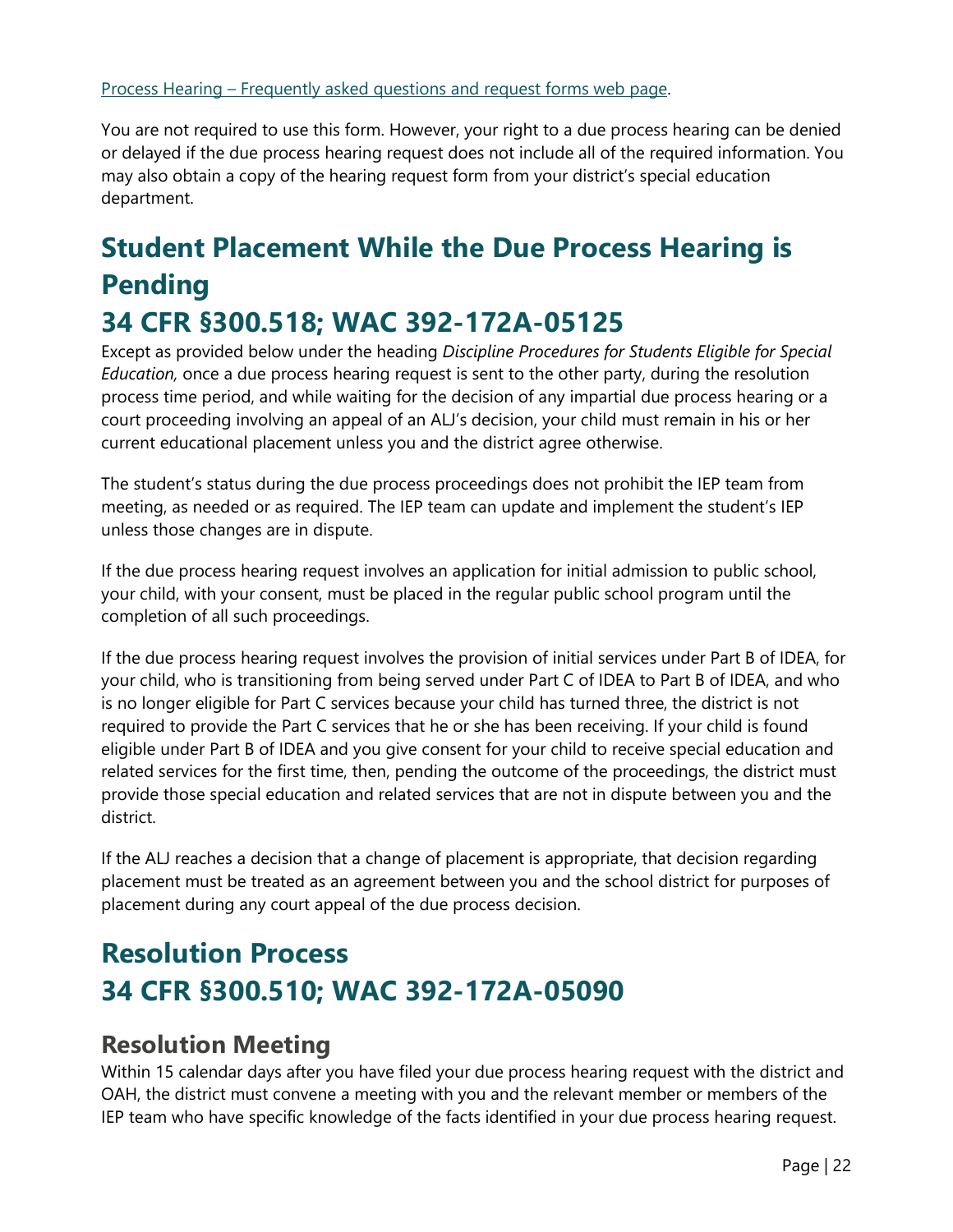This meeting must occur before the due process hearing timeline begins unless you and the district agree to mediation or agree to waive the resolution meeting. The meeting:

- 1. Must include a representative of the district who has decision-making authority on behalf of the district; and
- 2. May not include an attorney of the district unless you are accompanied by an attorney.

The purpose of the meeting is for you to discuss your due process hearing request and the facts that form the basis of the request, so that the district has the opportunity to resolve the dispute. You and the district determine the relevant members of the IEP team to attend the resolution meeting.

The resolution meeting is not necessary if:

- 1. You and the district agree in writing to waive the meeting; or
- 2. You and the district agree to use the mediation process, as described under the heading *Mediation.*

#### <span id="page-22-0"></span>**Resolution Period**

If the district has not resolved the due process hearing request to your satisfaction within 30 calendar days of you providing the due process hearing request to the district and OAH, the due process hearing may occur.

The 45-calendar-day timeline for issuing a final decision begins at the end of the 30-calendar-day resolution period, with certain exceptions for adjustments made to the 30-calendar-day resolution period, as described below.

Unless you and the district have both agreed to waive the resolution process or to use mediation, your failure to participate in the resolution meeting will delay the timelines for the resolution process and due process hearing until you agree to participate in a meeting.

If the district is not able to obtain your participation in the resolution meeting after making reasonable efforts and documenting those efforts, the district may, at the end of the 30-calendarday resolution period, request that the ALJ dismiss your due process hearing request. The school district must document its attempts to arrange a mutually agreed upon time and place for the resolution meeting. The record of documentation includes attempts, such as:

- 1. Detailed records of telephone calls made or attempted and the results of those calls;
- 2. Copies of correspondence sent to you and any responses received; and
- 3. Detailed records of visits made to your home or work and the results of those visits.

If the district fails to hold the resolution meeting within 15 calendar days of you providing your due process hearing request to the district and OAH, **or** the district fails to participate in the resolution meeting, you may ask an ALJ to order that the 45-calendar-day due process hearing timeline begin.

#### <span id="page-22-1"></span>**Adjustments to the 30-Calendar-Day Resolution Period**

If you and the district agree in writing to waive the resolution meeting, then the 45-calendar-day timeline for the due process hearing starts the next day.

After the start of mediation or the resolution meeting and before the end of the 30-calendar-day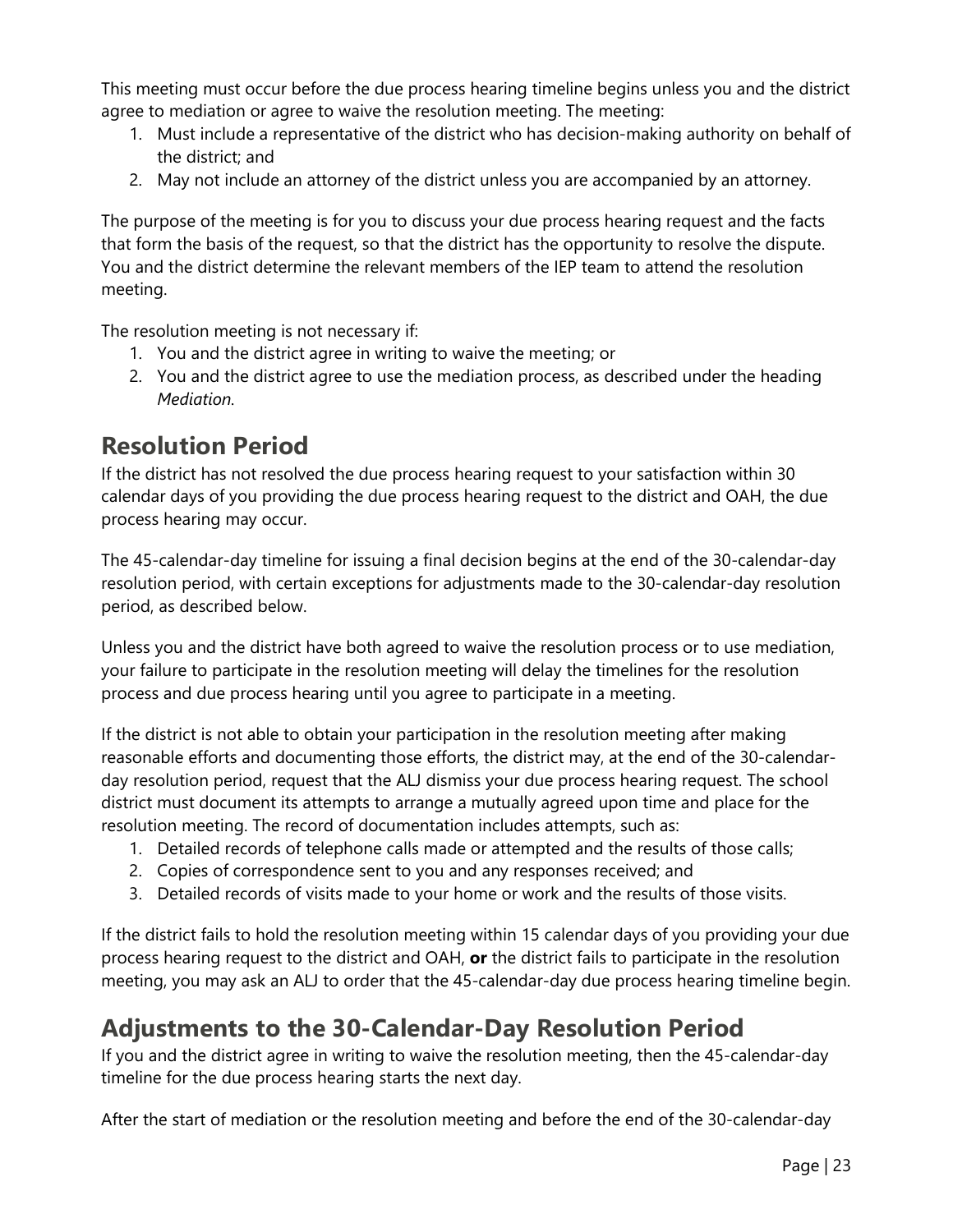resolution period, if you and the district agree in writing that no agreement is possible, then the 45-calendar-day timeline for the due process hearing starts the next day.

If you and the district agree to use the mediation process, but have not yet reached agreement, at the end of the 30-calendar-day resolution period, both parties can agree in writing to continue the mediation until an agreement is reached. However, if either you or the district withdraw from the mediation process, then the 45-calendar-day timeline for the due process hearing starts the next day.

#### <span id="page-23-0"></span>**Written Settlement Agreement**

If you and the district resolve your dispute at the resolution meeting, you and the district must enter into a legally binding agreement that is:

- 1. Signed by you and a representative of the district who has the authority to bind the district; and
- 2. Enforceable in any Washington State Superior Court of competent jurisdiction or in a district court of the United States.

#### <span id="page-23-1"></span>**Agreement Review Period**

If you and the district enter into an agreement following a resolution meeting, either you or the district may void the agreement within three business days of the time that both you and the district signed the agreement.

## <span id="page-23-2"></span>**Impartial Due Process Hearing 34 CFR §300.511; WAC 392-172A-05080; WAC 192- 172A-05090–05100; WAC 392-172A-05160**

#### <span id="page-23-3"></span>**General**

Whenever a due process hearing request is filed, you or the district involved in the dispute must have an opportunity for an impartial due process hearing.

#### <span id="page-23-4"></span>**Administrative Law Judge (ALJ)**

The hearing will be conducted by a qualified independent ALJ, who is employed by the Office of Administrative Hearings (OAH).

At a minimum, an ALJ:

- 1. Must not be an employee of OSPI or the district that is involved in the education or care of the child. However, a person is not an employee of the agency solely because he or she is paid by the agency to serve as an ALJ;
- 2. Must not have a personal or professional interest that conflicts with the ALJ's objectivity in the hearing;
- 3. Must be knowledgeable and understand the provisions of IDEA, and federal and state regulations pertaining to IDEA, and legal interpretations of IDEA by federal and state courts; and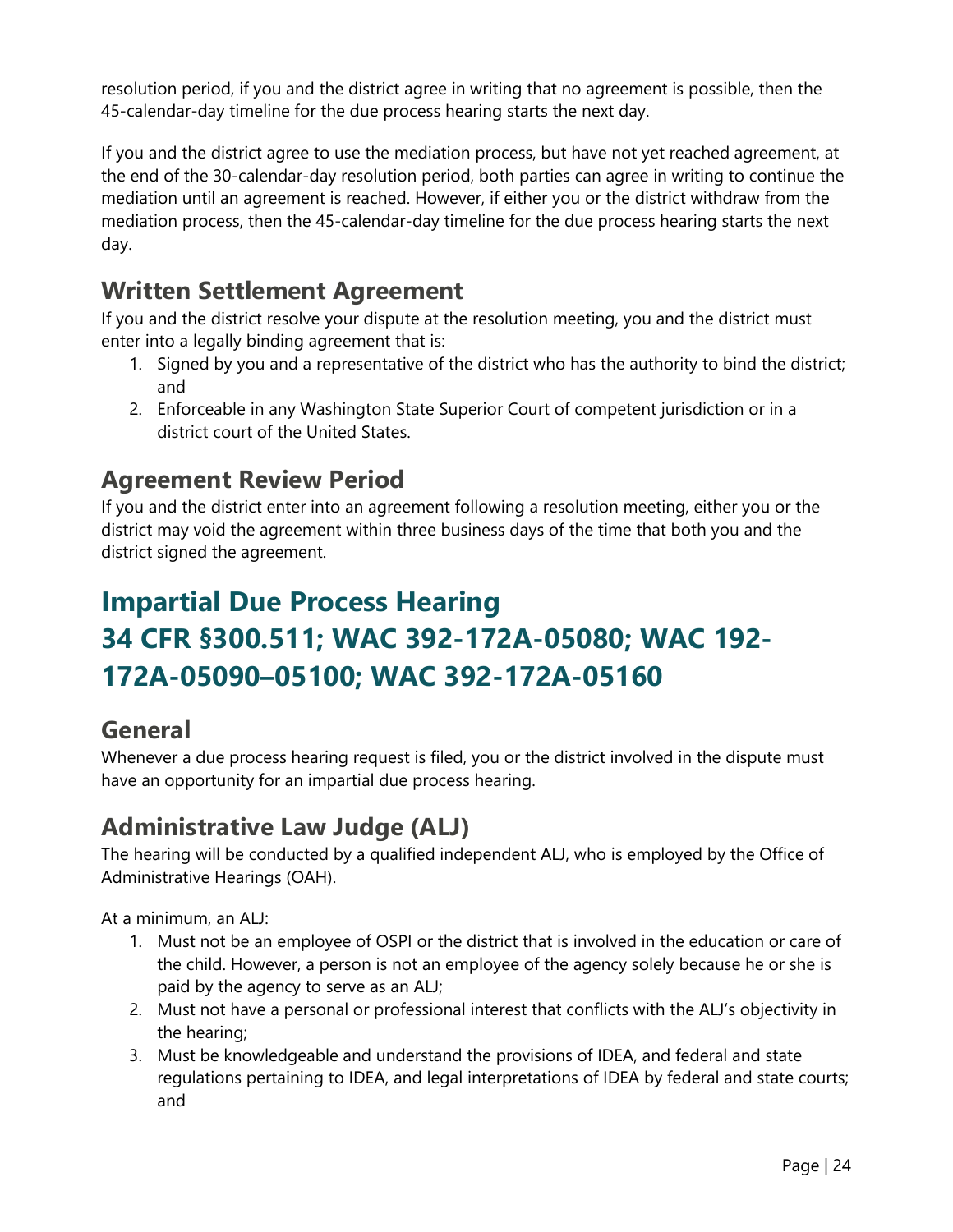4. Must have the knowledge and ability to conduct hearings, and to make and write decisions, consistent with appropriate, standard legal practice.

OSPI maintains a list of the people who serve as ALJs, which includes a statement of the qualifications for each person.

#### <span id="page-24-0"></span>**Subject Matter of Due Process Hearing**

The party that requests the due process hearing may not raise issues at the due process hearing that were not addressed in the due process hearing request, unless the other party agrees.

#### <span id="page-24-1"></span>**Timeline for Requesting a Hearing**

You or the district must file your due process hearing request within two years of the date you or the district knew, or should have known, about the issues addressed in the hearing request.

#### <span id="page-24-2"></span>**Exceptions to the Timeline**

The above timeline does not apply if you could not file a due process hearing request because:

- 1. The district specifically misrepresented that it had resolved the problem or issue that you are raising in your hearing request; or
- 2. The district withheld information from you that it was required to provide to you under Part B of IDEA.

## <span id="page-24-3"></span>**Hearing Rights 34 CFR §300.512; WAC 392-172A-05100**

#### <span id="page-24-4"></span>**General**

You have the right to represent yourself at a due process hearing (including a hearing related to disciplinary procedures). You and the school district, as parties to a due process hearing (including a hearing relating to disciplinary procedures), have the right to:

- 1. Be represented by a lawyer, and accompanied and advised by persons with special knowledge or training regarding the problems of students with disabilities;
- 2. Present evidence and confront, cross-examine, and require the attendance of witnesses;
- 3. Prohibit the introduction of any evidence at the hearing that has not been disclosed to the other party at least five business days before the hearing;
- 4. Obtain a written, or, at your option, electronic, word-for-word record of the hearing; and
- 5. Obtain written, or, at your option, electronic findings of fact and decisions.

#### <span id="page-24-5"></span>**Additional Disclosure of Information**

At least five business days prior to a due process hearing, you and the district must disclose to each other all evaluations completed by that date and recommendations based on those evaluations that you or the district intend to use at the hearing.

An ALJ may prevent any party that fails to comply with this requirement from introducing the relevant evaluation or recommendation at the hearing without the consent of the other party.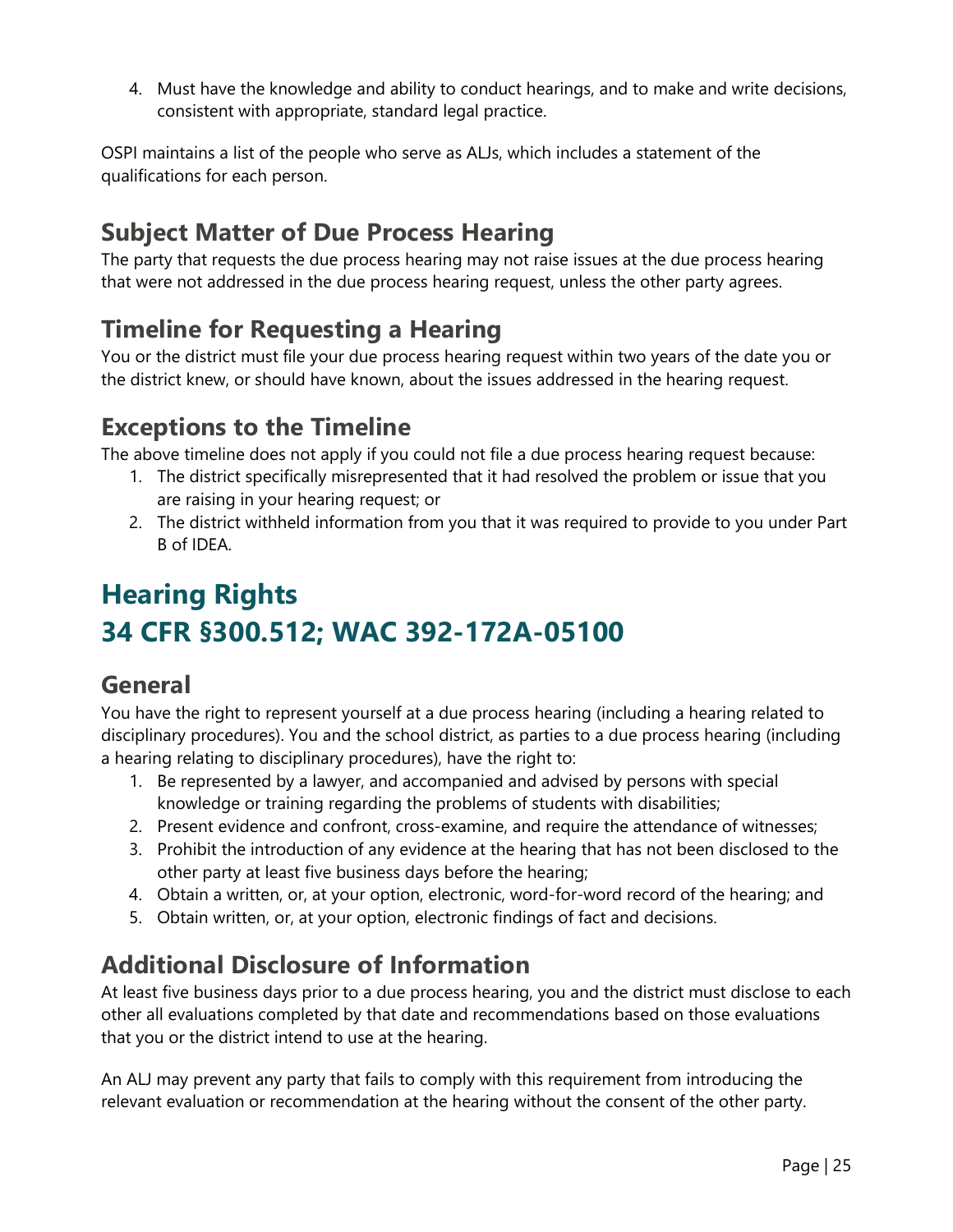#### <span id="page-25-0"></span>**Parental Rights at Hearings**

You must be given the right to:

- 1. Have your child present;
- 2. Open the hearing to the public; and
- 3. Have the record of the hearing, the findings of fact and decisions provided to you at no cost.

## <span id="page-25-1"></span>**Timelines and Convenience of Hearings 34 CFR §300.515; WAC 392-172-05110**

Not later than 45 calendar days after the expiration of the 30-calendar-day period for resolution meetings **or,** not later than 45 calendar days after the expiration of the adjusted resolution time period:

- 1. A final decision is reached in the hearing; and
- 2. A copy of the decision is mailed to each of the parties.

An ALJ may grant specific extensions of time beyond the 45-calendar-day time period described above at the request of either party.

Each hearing must be conducted at a time and place that is reasonably convenient to you and your child.

## <span id="page-25-2"></span>**Hearing Decisions 34 CFR § 300.513; WAC 392-172-05100–05105**

#### <span id="page-25-3"></span>**Decision of ALJ**

An ALJ's decision about whether your child received a free appropriate public education (FAPE) must be based on substantive grounds.

In hearings where you allege that the district has made a procedural violation, an ALJ may find that your child did not receive FAPE only if the procedural inadequacies:

- 1. Interfered with your child's right to a FAPE;
- 2. Significantly interfered with your opportunity to participate in the decision-making process regarding the provision of a FAPE to your child; or
- 3. Caused a deprivation of an educational benefit.

#### <span id="page-25-4"></span>**Construction Clause**

Even if an ALJ does not find a FAPE violation, the ALJ may still order the district to comply with the requirements in the Procedural Safeguards section of the federal regulations under Part B of IDEA (34 CFR §§300.500 through 300.536).

#### <span id="page-25-5"></span>**Separate Request for a Due Process Hearing**

You may file a separate due process hearing request on an issue separate from a due process hearing request already filed.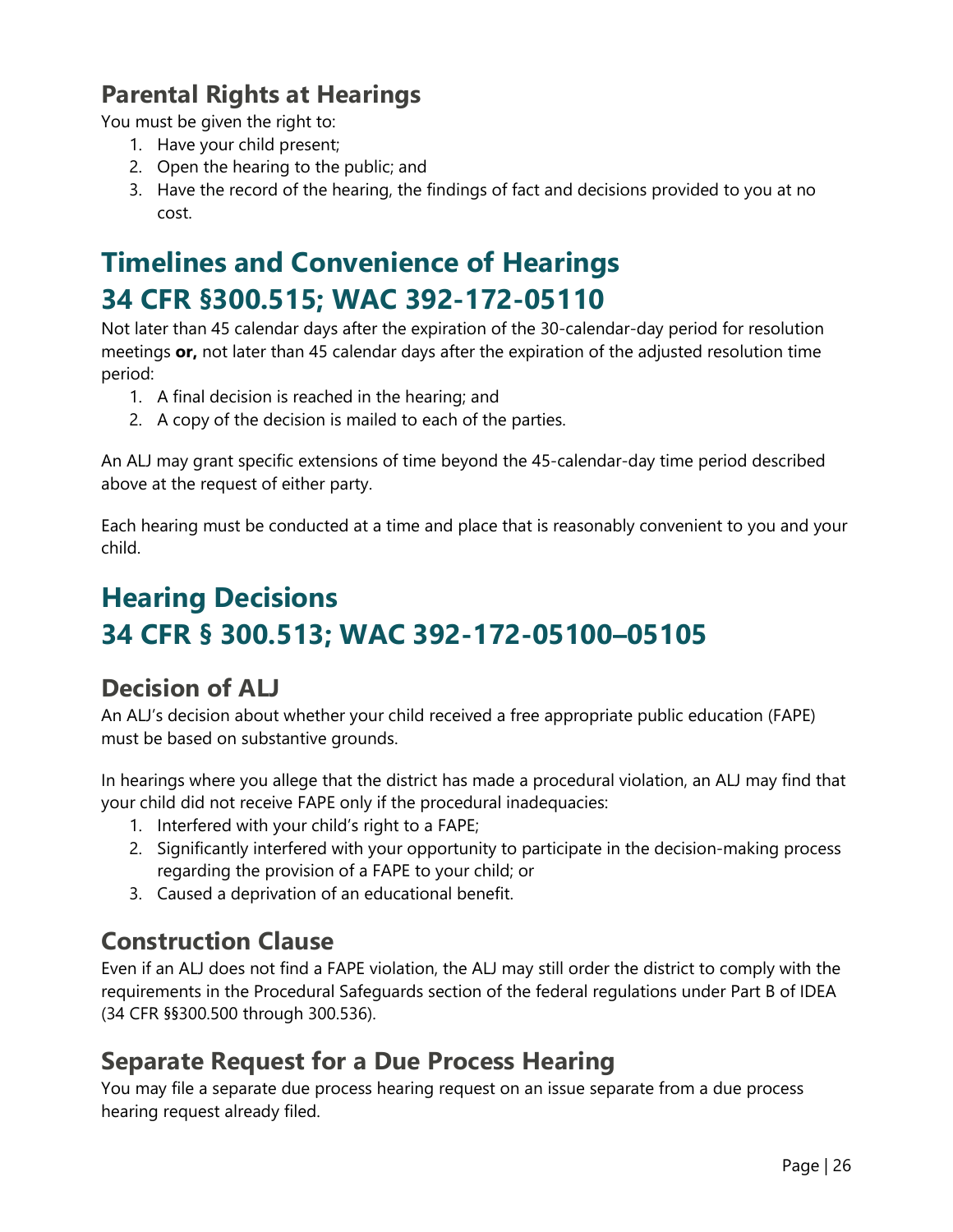#### <span id="page-26-0"></span>**Findings and Decision to Advisory Panel and General Public**

OSPI deletes any personally identifiable information, and:

- 1. Provides the findings and decisions in due process hearings to Washington's Special Education Advisory Committee (SEAC); and
- 2. Makes those findings and decisions available to the public.

## <span id="page-26-1"></span>**Finality of Decision; Appeal 34 CFR §300.514; WAC 392-172A-05115**

A decision made in a due process hearing (including a hearing relating to disciplinary procedures) is final, unless either party (you or the district) involved in the hearing appeals the decision by bringing a civil action, as described below.

## <span id="page-26-2"></span>**Civil Actions, Including the Time Period in Which to File Those Actions 34 CFR §300.516; WAC 392-172A-05115**

#### <span id="page-26-3"></span>**General**

If either party does not agree with the findings and decision in the due process hearing (including a hearing relating to disciplinary procedures), that party has the right to bring a civil action with respect to the matter that was the subject of the due process hearing. The action may be brought in a state court of competent jurisdiction (a state court that has authority to hear this type of case) or in a district court of the United States. The district courts of the United States have authority to rule on actions brought under Part B of IDEA without regard to the amount in dispute.

#### <span id="page-26-4"></span>**Time Limitation**

The party bringing the action will have **90** calendar days from the date of the decision of the ALJ to file a civil action.

#### <span id="page-26-5"></span>**Additional Procedures**

In any civil action, the court:

- 1. Receives the records of the administrative proceedings;
- 2. Hears additional evidence at your request or at the district's request; and
- 3. Bases its decision on the preponderance of the evidence and grants the relief that the court determines to be appropriate.

#### <span id="page-26-6"></span>**Rule of Construction**

Nothing in Part B of IDEA restricts or limits the rights, procedures, and remedies available under the U.S. Constitution, the Americans with Disabilities Act of 1990, Title V of the Rehabilitation Act of 1973 (Section 504), or other federal laws protecting the rights of students with disabilities. However, if you are filing a civil action under these laws and you are seeking relief that is also available under Part B of IDEA, the due process hearing procedures described above must be exhausted to the same extent as would be required if you filed the action under Part B of IDEA. This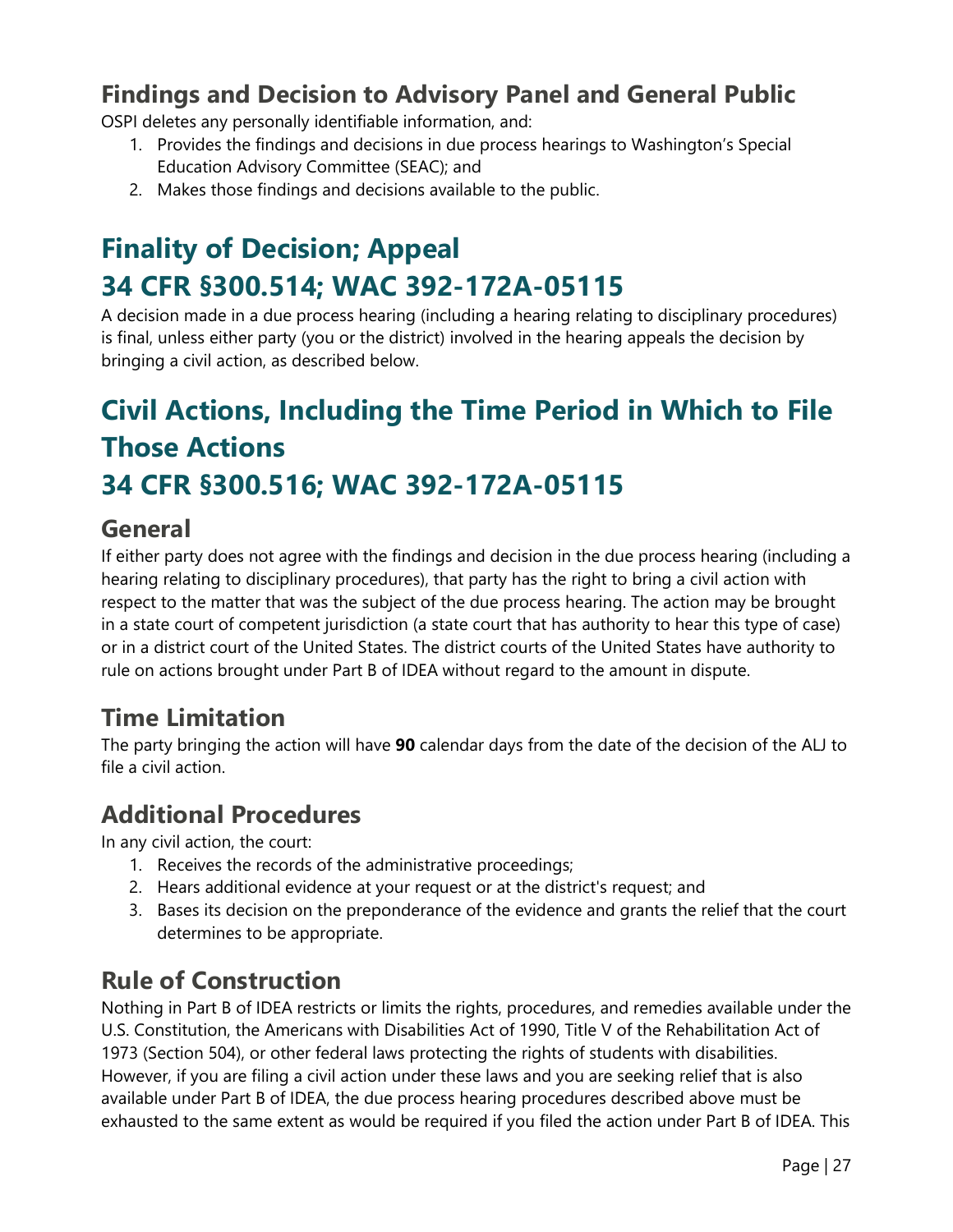means that you may have remedies available under other laws that overlap with those available under IDEA, but in general, to obtain relief under those other laws; you must first use the impartial due process hearing procedures to obtain remedies available under IDEA before going directly into court.

## <span id="page-27-0"></span>**Attorneys' Fees 34 CFR §300.517; WAC 392-172A-05120**

#### <span id="page-27-1"></span>**General**

If you prevail (win) in the civil action and are represented by an attorney, the court, in its discretion, may award reasonable attorneys' fees as part of the costs to you.

In any action or proceeding brought under Part B of IDEA, the court, in its discretion, may award reasonable attorneys' fees as part of the costs to a prevailing school district or OSPI, to be paid by your attorney, if the attorney: (a) filed a complaint or court case that the court finds is frivolous, unreasonable, or without foundation; **or** (b) continued to litigate after the litigation clearly became frivolous, unreasonable, or without foundation; or

In any action or proceeding brought under Part B of IDEA, the court, in its discretion, may award reasonable attorneys' fees as part of the costs to a prevailing school district or OSPI, to be paid by you or your attorney, if your request for a due process hearing or later court case was presented for any improper purpose, such as to harass, to cause unnecessary delay, or to unnecessarily increase the cost of the action or proceeding.

#### <span id="page-27-2"></span>**Award of Fees**

Attorneys' fees must be based on rates prevailing in the community in which the action or hearing arose for the kind and quality of services furnished. No bonus or multiplier may be used in calculating the fees awarded.

Attorneys' fees may not be awarded, and related costs may not be reimbursed in any action or proceeding under Part B of IDEA for services performed after a written offer of settlement to you if:

- 1. The offer is made within the time prescribed by Rule 68 of the Federal Rules of Civil Procedure or, in the case of a due process hearing or state-level review, at any time more than 10 calendar days before the proceeding begins;
- 2. The offer is not accepted within 10 calendar days; and
- 3. The court or ALJ finds that the relief finally obtained by you is not more favorable to you than the offer of settlement.

Despite these restrictions, the court may award of attorneys' fees and related costs to you if you prevail and you were substantially justified in rejecting the settlement offer.

Attorneys' fees may not be awarded relating to any meeting of the IEP team unless the meeting is held as a result of an administrative proceeding or court action.

A resolution meeting required under due process hearing procedures is not considered a meeting convened as a result of an administrative hearing or court action, and also is not considered an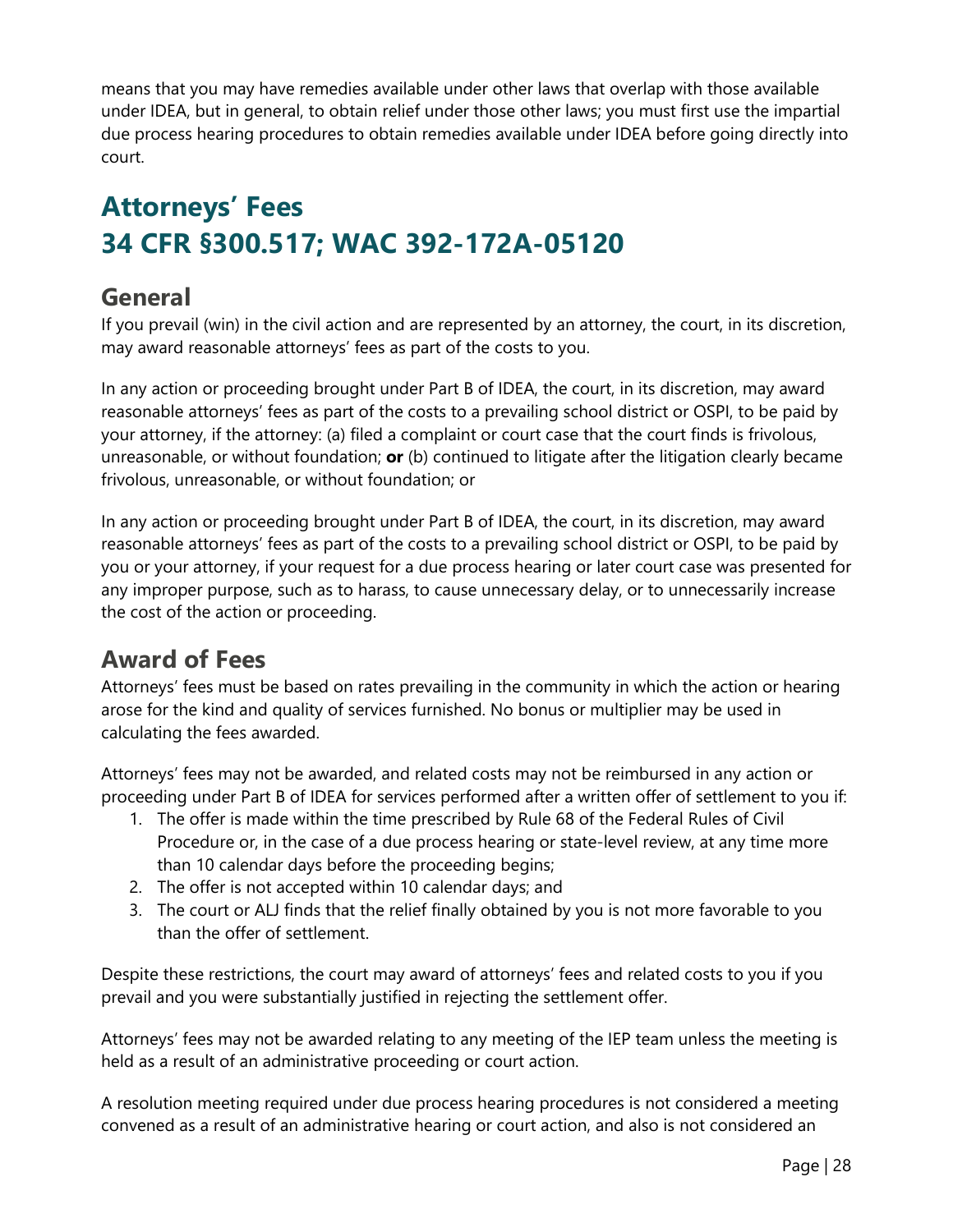administrative hearing or court action for purposes of these attorneys' fees provisions.

The court may reduce, as appropriate, the amount of the attorneys' fees awarded under Part B of IDEA, if the court finds that:

- 1. You, or your attorney, during the course of the action or proceeding, unreasonably delayed the final resolution of the dispute;
- 2. The amount of the attorneys' fees otherwise authorized to be awarded unreasonably exceeds the hourly rate prevailing in the community for similar services by attorneys of reasonably similar skill, reputation, and experience;
- 3. The time spent and legal services furnished were excessive considering the nature of the action or proceeding; or
- 4. The attorney representing you did not provide to the district the appropriate information in the due process request notice as described under the heading *Due Process Hearing Request.*

However, the court may not reduce fees if the court finds that the state or school district unreasonably delayed the final resolution of the action or proceeding or there was a violation under the Procedural Safeguards provisions of Part B of IDEA.

## <span id="page-28-0"></span>**Discipline Procedures for Students Eligible for Special Education**

There are special education protections afforded to your child when he or she is disciplined. These protections are in addition to discipline procedures that apply to all students. These protections also apply to students who have not yet been found eligible for special education if the district should have known that the student would be eligible.

## <span id="page-28-1"></span>**Authority of School Personnel 34 CFR §300.530; WAC 392-172A-05145**

#### <span id="page-28-2"></span>**Case-By-Case Determination**

School personnel may consider any unique circumstances on a case-by-case basis, when determining whether a change of placement (see the definition for *Change of Placement Because of Disciplinary Removals*, below), made in accordance with the following requirements related to discipline, is appropriate for your child who violates a school code of student conduct.

#### <span id="page-28-3"></span>**General**

To the extent that they also take such action for students not receiving special education services, school personnel may, for not more than **10 school days** in a row, remove your child from their current placement to an appropriate interim alternative educational setting, another setting, or suspend your child, when they violate a code of student conduct. School personnel may also impose additional removals of your child of not more than **10 school days** in a row in that same school year for separate incidents of misconduct; as long as those removals do not constitute a change of placement (see *Change of Placement Because of Disciplinary Removals* for the definition, below).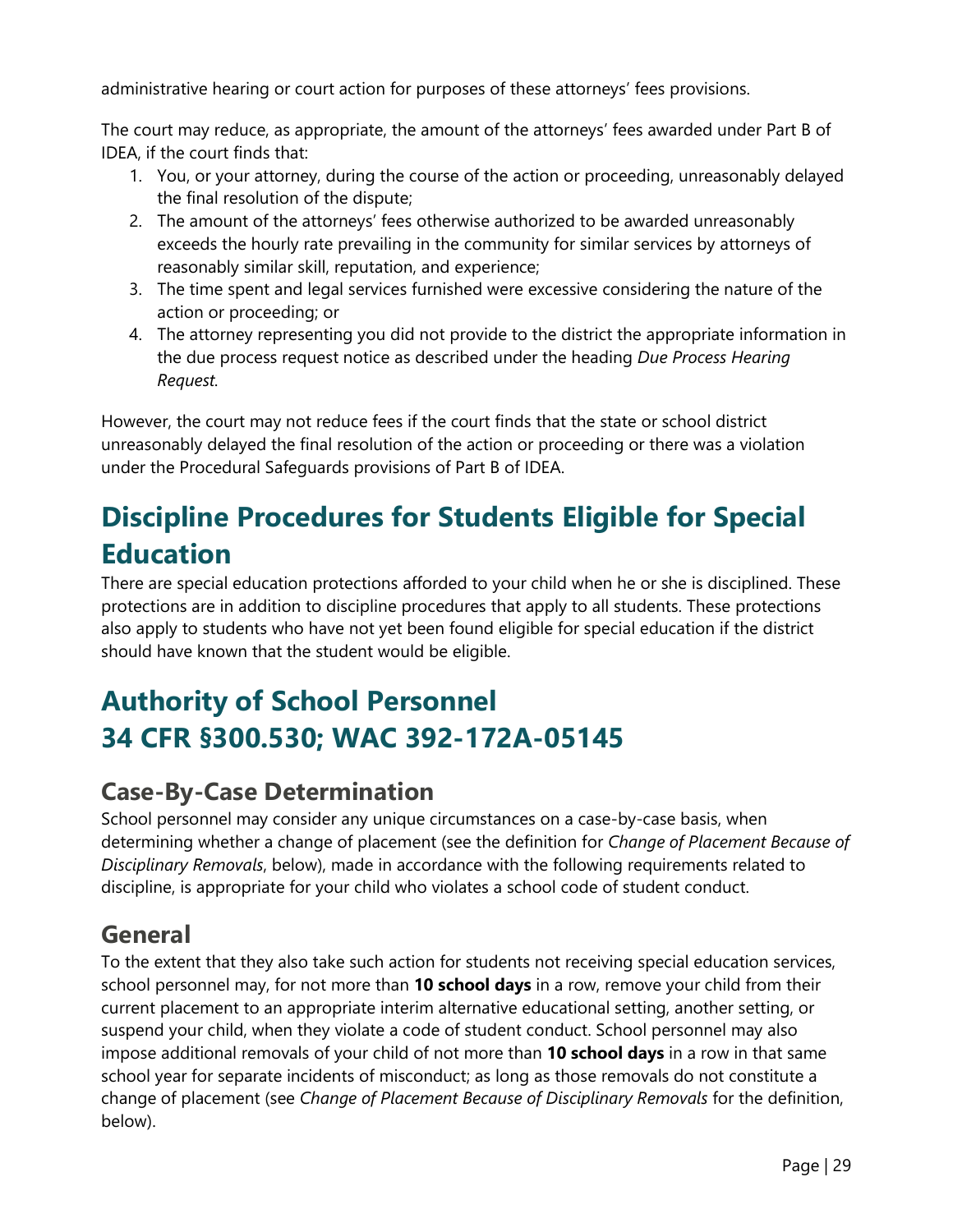## <span id="page-29-0"></span>**Change of Placement Because of Disciplinary Removals 34 CFR §300.536; WAC 392-172A-05146–05155**

Your child's removal from their current educational placement is a **Change of Placement** if:

- 1. The removal is for more than 10 school days in a row; or
- 2. Your child has been subjected to a series of removals that constitute a pattern because:
	- a. The series of removals total more than 10 school days in a school year;
	- b. Your child's behavior is substantially similar to their behavior in previous incidents that resulted in the series of removals; and
	- c. There are additional factors considered such as the length of each removal, the total amount of time your child has been removed, and the proximity of the removals to one another.

The school district determines whether a pattern of removals constitutes a change of placement on a case-by-case basis, and if challenged by you, is subject to review through due process and judicial proceedings.

#### <span id="page-29-1"></span>**Notification**

On the date the district makes the decision to make a removal that is a change of placement for your child because of a violation of a code of student conduct, it must notify you of that decision, and provide you with a *Notice of Special Education Procedural Safeguards*.

#### <span id="page-29-2"></span>**Services**

A district is required to provide services to your child if they have been removed from their current placement for **10 school days or less** in that school year in the same manner it provides services to students not receiving special education services who have been similarly removed. General education discipline regulations provide that during a suspension, expulsion, or emergency expulsion, the school district must provide your student an opportunity to receive educational services to enable your child to continue participating in the general education curriculum, meet district educational standards, and complete subject, grade-level, and graduation requirements (WAC 392-400-610).

The services that must be provided to your child, when they have been removed from their current placement, may be provided in an interim alternative educational setting.

If your child has been removed from his or her current placement for **more than 10 school days,** your child must:

- 1. Continue to receive educational services, so as to enable your child to continue to participate in the general education curriculum, although in another setting, and to progress toward meeting the goals set out in their IEP; and
- 2. If your child's behavior was a manifestation of their disability, they must receive, as appropriate, a functional behavioral assessment, and behavioral intervention services and modifications, which are designed to address the behavior violation so that it does not happen again.

After your child has been removed from his or her current placement for **10 school days** in that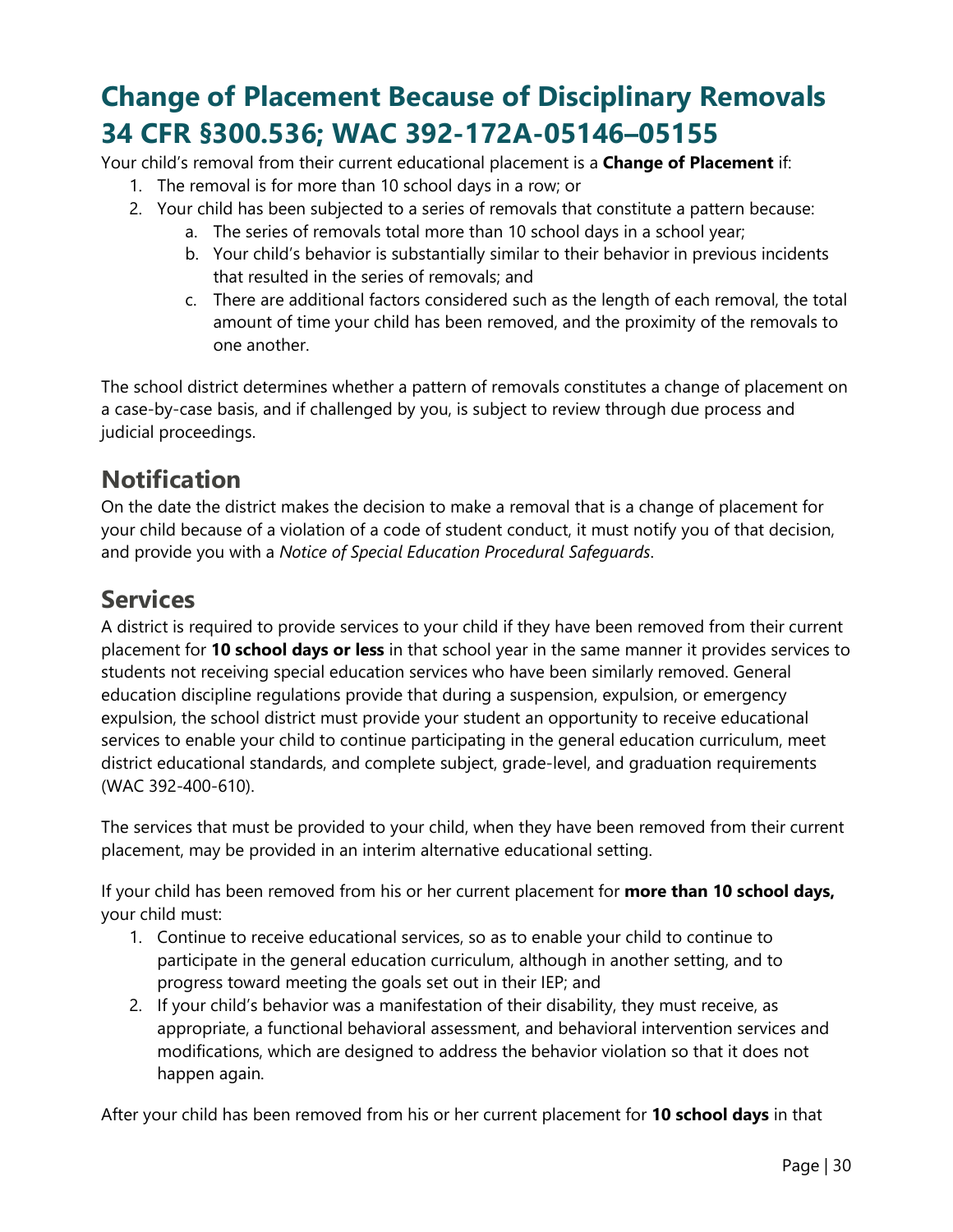same school year, and **if** the current removal is for **10 school days** in a row or less, **and** if the removal is not determined to be a change of placement (see definition above), **then** school personnel, in consultation with at least one of your child's teachers, will determine the extent to which services are needed to enable your child to continue to participate in the general education curriculum, although in another setting, and to progress toward meeting the goals set out in your child's IEP.

If the removal is a change of placement (see definition above), your child's IEP team determines the appropriate services to enable your child to continue to participate in the general education curriculum, although in another setting, and to progress toward meeting the goals set out in their IEP.

#### <span id="page-30-0"></span>**Manifestation Determination**

Within **10 school days** of any decision to change the placement (see *Change of Placement Because of Disciplinary Removals*) of your child because of a violation of a code of student conduct, the district, and relevant members of the IEP team, determined by you and the district, must review all relevant information in your child's file, including their IEP, any teacher observations, and any relevant information provided by you to determine:

- 1. If the conduct in question was caused by, or had a direct and substantial relationship to, your child's disability; or
- 2. If the conduct in question was the direct result of the district's failure to implement your child's IEP.

If the relevant members of your child's IEP team, including you, determine that either of those conditions was met, the conduct must be determined to be a manifestation of your child's disability.

If the group described above determines that the conduct in question was the direct result of the district's failure to implement the IEP, the district must take immediate action to remedy those deficiencies.

### <span id="page-30-1"></span>**Determination that Behavior Was a Manifestation of the Student's Disability**

When this group, that includes you, determines that the conduct was a manifestation of your child's disability, the IEP team must either:

- 1. Conduct a functional behavioral assessment, unless the district had conducted a functional behavioral assessment before the behavior that resulted in the change of placement occurred, and implement a behavioral intervention plan for your child; or
- 2. If a behavioral intervention plan already has been developed, review the behavioral intervention plan, and modify it, as necessary, to address your child's behavior.

Except as described below under the sub-heading *Special Circumstances,* the district must return your child to the placement from which they were removed, unless you and the district agree to a change of placement as part of the modification of the behavioral intervention plan.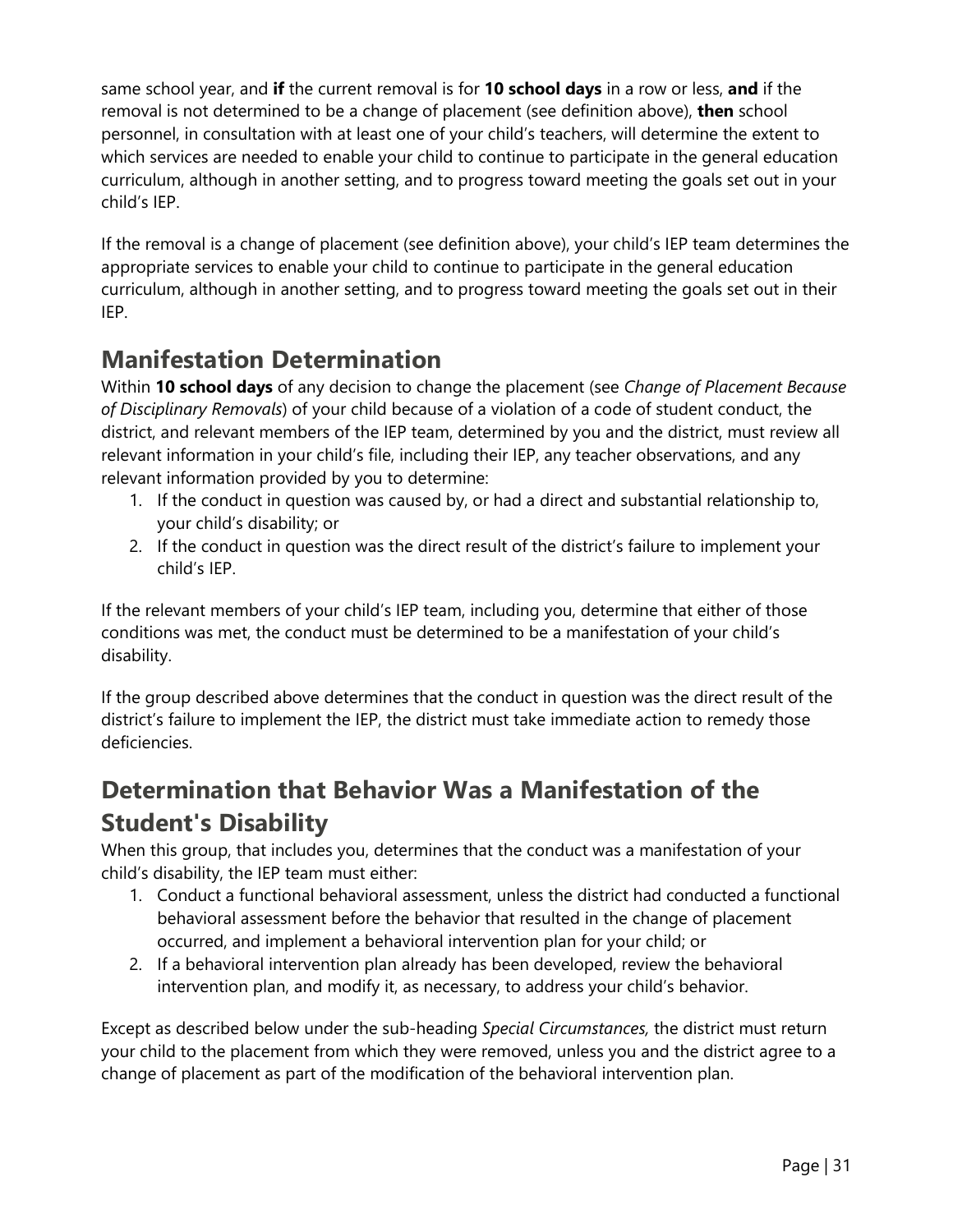#### <span id="page-31-0"></span>**Additional Authority**

If the behavior that violated the student code of conduct was not a manifestation of your child's disability (see *Manifestation Determination,* above) and the disciplinary change of placement would exceed **10 school days** in a row, school personnel may apply the disciplinary procedures to your child in the same manner and for the same duration as it would to students not receiving special education services , except that the school must provide services to your child as described above under *Services.* Your child's IEP team determines the interim alternative educational setting for the services to your child in this situation.

#### <span id="page-31-1"></span>**Special Circumstances**

School personnel may remove your child to an interim alternative educational setting (determined by the student's IEP team), regardless of whether or not your child's behavior was a manifestation of their disability, for up to 45 school days, if they:

- 1. Carried a weapon (see the definition below) to school or has a weapon at school, on school premises, or at a school function under the jurisdiction of a district;
- 2. Knowingly has or uses illegal drugs (see the definition below), or sells or solicits the sale of a controlled substance, (see the definition below), while at school, on school premises, or at a school function under the jurisdiction of a district; or
- 3. Has inflicted serious bodily injury (see the definition below) upon another person while at school, on school premises, or at a school function under the jurisdiction of a district.

#### <span id="page-31-2"></span>**Definitions**

- *Controlled substance* means a drug or other substance identified under schedules I, II, III, IV, or V in section 202(c) of the Controlled Substances Act (21 U.S.C. 812(c)).
- *Illegal drug* means a controlled substance; but does not include a controlled substance that is legally possessed or used under the supervision of a licensed health-care professional or that is legally possessed or used under any other authority under that Act or under any other provision of federal law.
- *Serious bodily injury* means a bodily injury that involves: a substantial risk of death*;* extreme physical pain; protracted and obvious disfigurement; or protracted loss or impairment of the function of a bodily member, organ, or faculty.
- *Weapon* means a weapon, device, instrument, material, or substance, animate or inanimate, that is used for, or is readily capable of, causing death or serious bodily injury, except that such term does not include a pocket knife with a blade of less than two and one-half inches in length.

## <span id="page-31-3"></span>**Determination of Setting 34 CFR § 300.531; WAC 392-172A-05145; WAC 392- 172A-05149**

The IEP team must determine the interim alternative educational setting for removals that are **Changes of Placement**, and removals under the headings *Additional Authority* and *Special Circumstances*, above.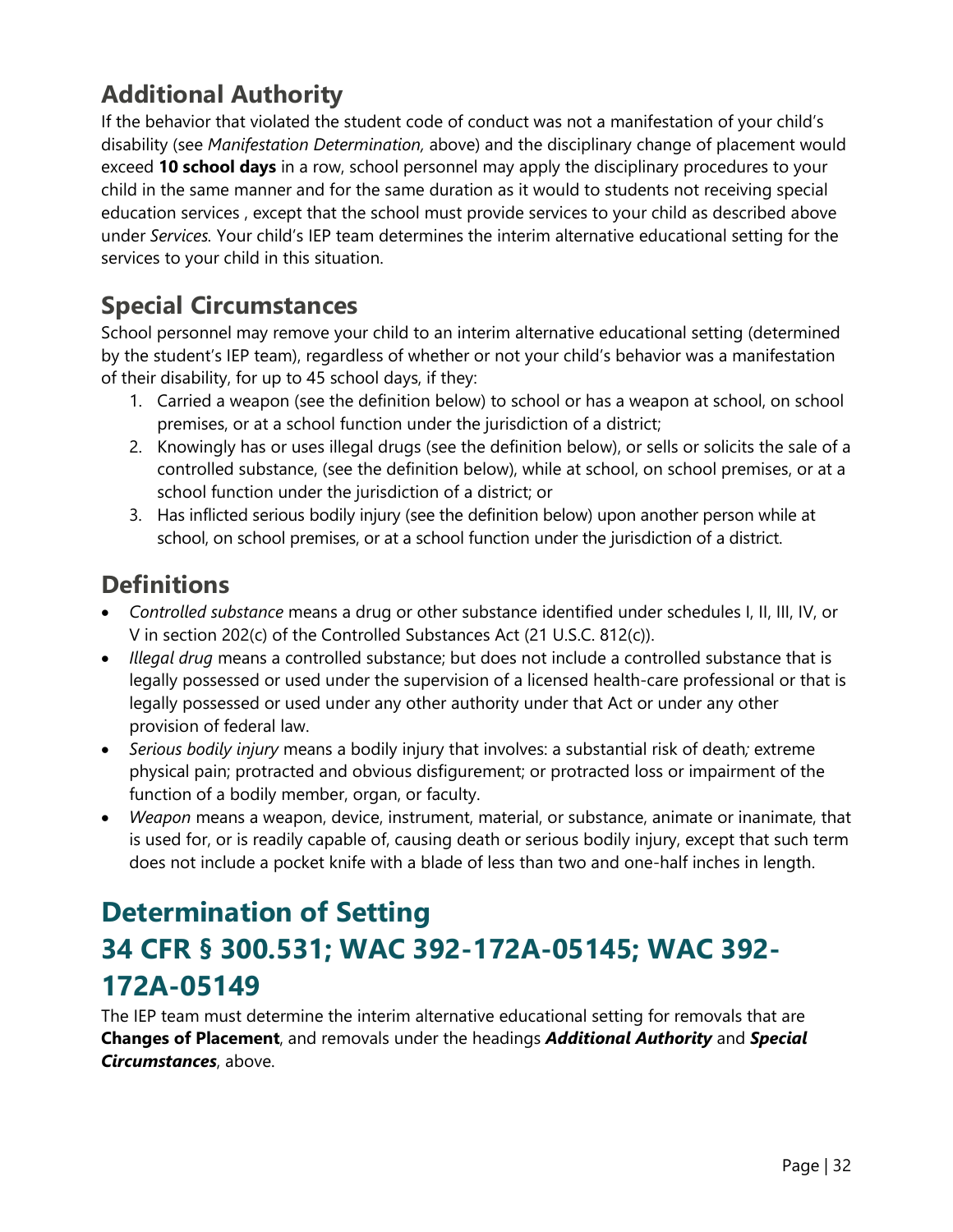## <span id="page-32-0"></span>**Appeal of Placement Decisions and Manifestation Determinations (Due Process Hearing Procedures for Discipline)**

## **34 CFR § 300.532; WAC 392-172A-05160**

You may file a due process hearing request if you disagree with:

- 1. Any decision regarding placement made under these discipline provisions; or
- 2. The manifestation determination described above.

The district may file a due process hearing request if it believes that maintaining the current placement of your child is substantially likely to result in injury to your child or to others.

See the **Due Process Hearing Procedures** section for more information on filing a due process hearing request.

#### <span id="page-32-1"></span>**Authority of Administrative Law Judge (ALJ)**

An ALJ must conduct the due process hearing and make a decision. The ALJ may:

- 1. Return your child to the placement from which he or she was removed if the ALJ determines that the removal was a violation of the requirements described under the heading *Authority of School Personnel,* or that your child's behavior was a manifestation of his or her disability; or
- 2. Order a change of placement of your child to an appropriate interim alternative educational setting, for not more than 45 school days if the ALJ determines that maintaining your child's current placement is substantially likely to result in injury to your child or to others.

These hearing procedures may be repeated, if the district believes that returning your child to the original placement is substantially likely to result in injury to your child or to others.

Whenever you or the district requests a due process hearing, the request must meet the requirements described under the headings *Due Process Hearing Request Procedures and Due Process Hearings,* except as follows:

- 1. The due process hearing is expedited and must occur within **20** school days of the date the hearing is requested. The ALJ must issue a decision within **10** school days after the hearing.
- 2. Unless you and the district agree in writing to waive the meeting, or agree to use mediation, a resolution meeting must occur within **seven** calendar days of the date you filed the due process hearing request with OAH and the district. The hearing may proceed unless the matter has been resolved to the satisfaction of both parties within **15** calendar days of receipt of the due process hearing request.

You or the school district may initiate a civil action, contesting the decision in an expedited due process hearing the same way as they contest decisions in non-disciplinary special education due process hearings (see *Finality of Decision; Appeals,* above).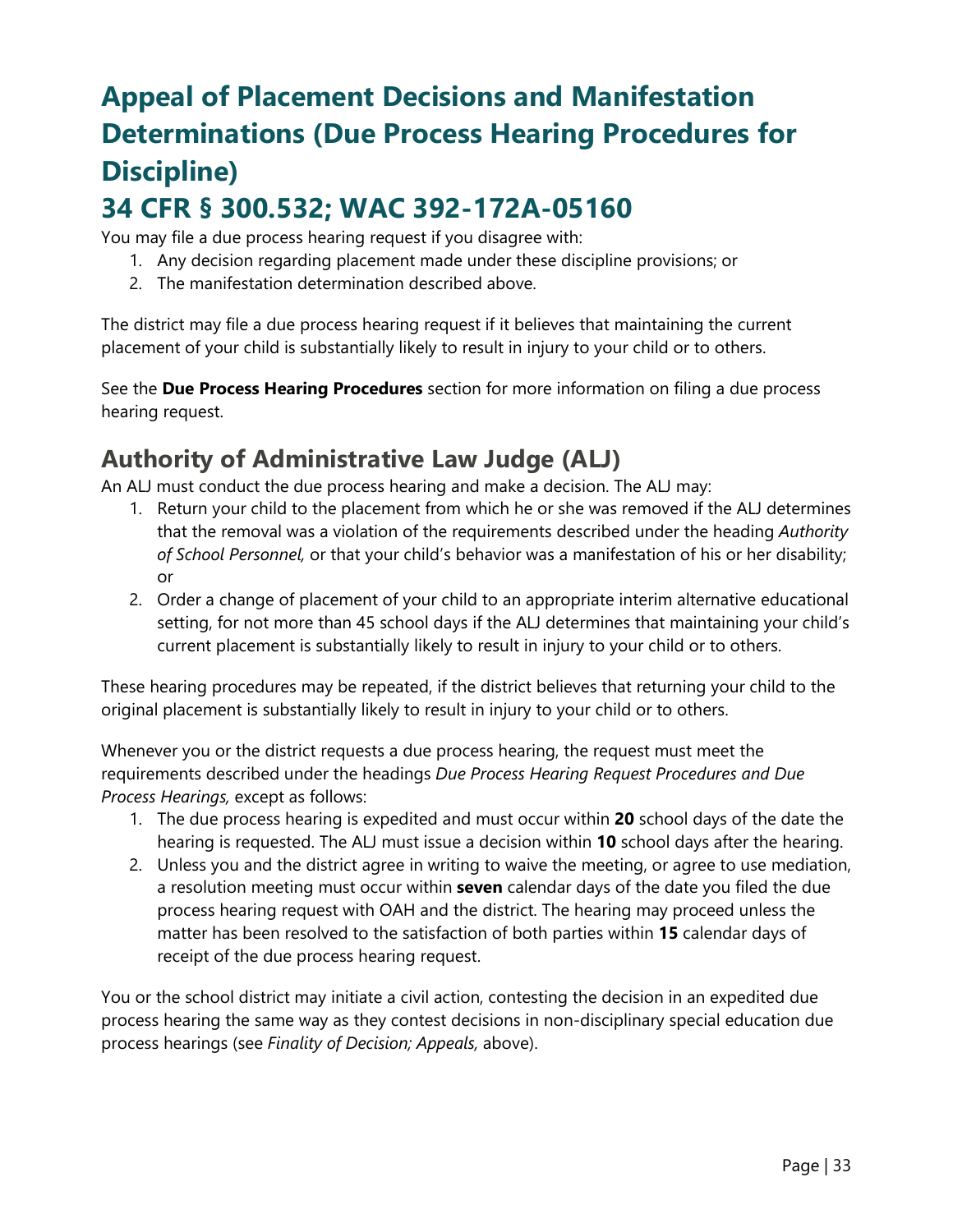## <span id="page-33-0"></span>**Placement During Due Process Expedited Hearings 34 CFR §300.533; WAC 392-172A-05165**

When you or the district has filed a due process hearing request related to disciplinary matters, unless you and the district agree to a different arrangement, your child must remain in the interim alternative educational setting pending the decision of the hearing officer, or until the expiration of the time period of removal, described under the heading *Authority of School Personnel,* whichever occurs first.

## <span id="page-33-1"></span>**Protections for Students Not Yet Eligible for Special Education and Related Services 34 CFR §300.534; WAC 392-172A-05170**

#### <span id="page-33-2"></span>**General**

If your child has not been determined eligible for special education and related services, and violates a code of student conduct, you may assert your child's procedural protections if it is determined that the district had knowledge that your child should have been evaluated and determined eligible for special education services before the behavior that brought about the disciplinary action occurred.

#### <span id="page-33-3"></span>**Basis of Knowledge for Disciplinary Matters**

A district must be deemed to have knowledge that your child is eligible for special education if, before the behavior that brought about the disciplinary action occurred:

- 1. You expressed concern in writing that your child is in need of special education and related services to supervisory or administrative personnel of the school district, or to a teacher of your child;
- 2. You requested an evaluation related to eligibility for special education and related services under Part B of IDEA; or
- 3. Your child's teacher, or other district personnel, expressed specific concerns about a pattern of behavior demonstrated by your child directly to the district's director of special education, or to other supervisory personnel of the district.

#### <span id="page-33-4"></span>**Exception**

A district would not be deemed to have such knowledge if:

- 1. You did not allow an evaluation of your child or you refused special education services; or
- 2. Your child has been evaluated and determined to not be eligible for special education services.

#### <span id="page-33-5"></span>**Conditions That Apply if There is No Basis of Knowledge**

If a district does not have knowledge that your child is eligible for special education, prior to taking disciplinary measures against your child, as described above under the sub-headings *Basis of Knowledge for Disciplinary Matters* and *Exception,* your child may be subjected to the disciplinary measures that are applied to students not receiving special education services who engaged in the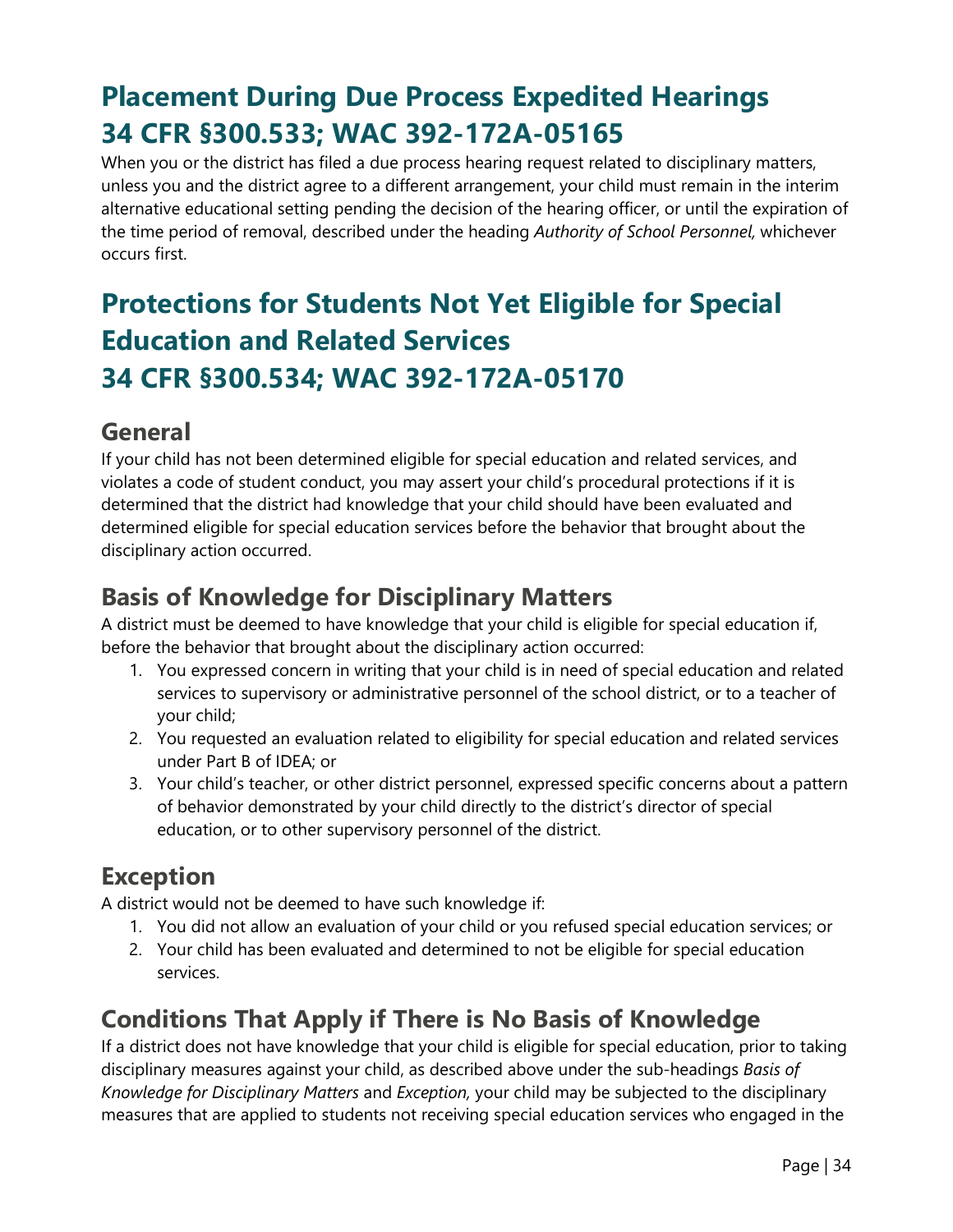same types of behaviors.

However, if you or the district requests an evaluation of your child during the time period in which he or she is subjected to disciplinary measures, the evaluation must be conducted in an expedited manner.

Until the evaluation is completed, your child remains in the educational placement determined by school authorities, which can include suspension or expulsion without educational services.

If your child is determined to be eligible for special education services, taking into consideration information from the evaluation conducted by the district, and information provided by you, the district must provide special education and related services to your child and follow the disciplinary requirements described above.

## <span id="page-34-0"></span>**Referral to and Action by Law Enforcement and Judicial Authorities 34 CFR §300.535; WAC 392-172A-05175**

Part B of IDEA does not:

- 1. Prohibit a school district from reporting a crime committed by your child who is eligible for special education to appropriate authorities; or
- 2. Prevent state law enforcement and judicial authorities from exercising their responsibilities with regard to the application of federal and state law to crimes committed by your child.

#### <span id="page-34-1"></span>**Transmittal of Records**

If a district reports a crime committed by your child, the district:

- 1. Must ensure that copies of your child's special education and disciplinary records are transmitted for consideration by the authorities to whom the agency reports the crime; and
- 2. May transmit copies of your child's special education and disciplinary records only to the extent permitted by FERPA.

## <span id="page-34-2"></span>**Requirements for Unilateral Placement by Parents of Students in Private Schools at Public Expense When FAPE is at Issue**

## **CFR § 300.148; WAC 392-172A-04115**

If you believe your school district cannot provide a FAPE for your child and you choose to enroll your child in a private school without the district's agreement, there are specific steps that you must follow in order to request reimbursement from the district for the private school.

#### <span id="page-34-3"></span>**Reimbursement for Private School Placement**

If your child previously received special education and related services from a school district, and you choose to enroll your child in a private preschool, elementary school, or secondary school without the consent of or referral by the district, a court or an ALJ may require the district to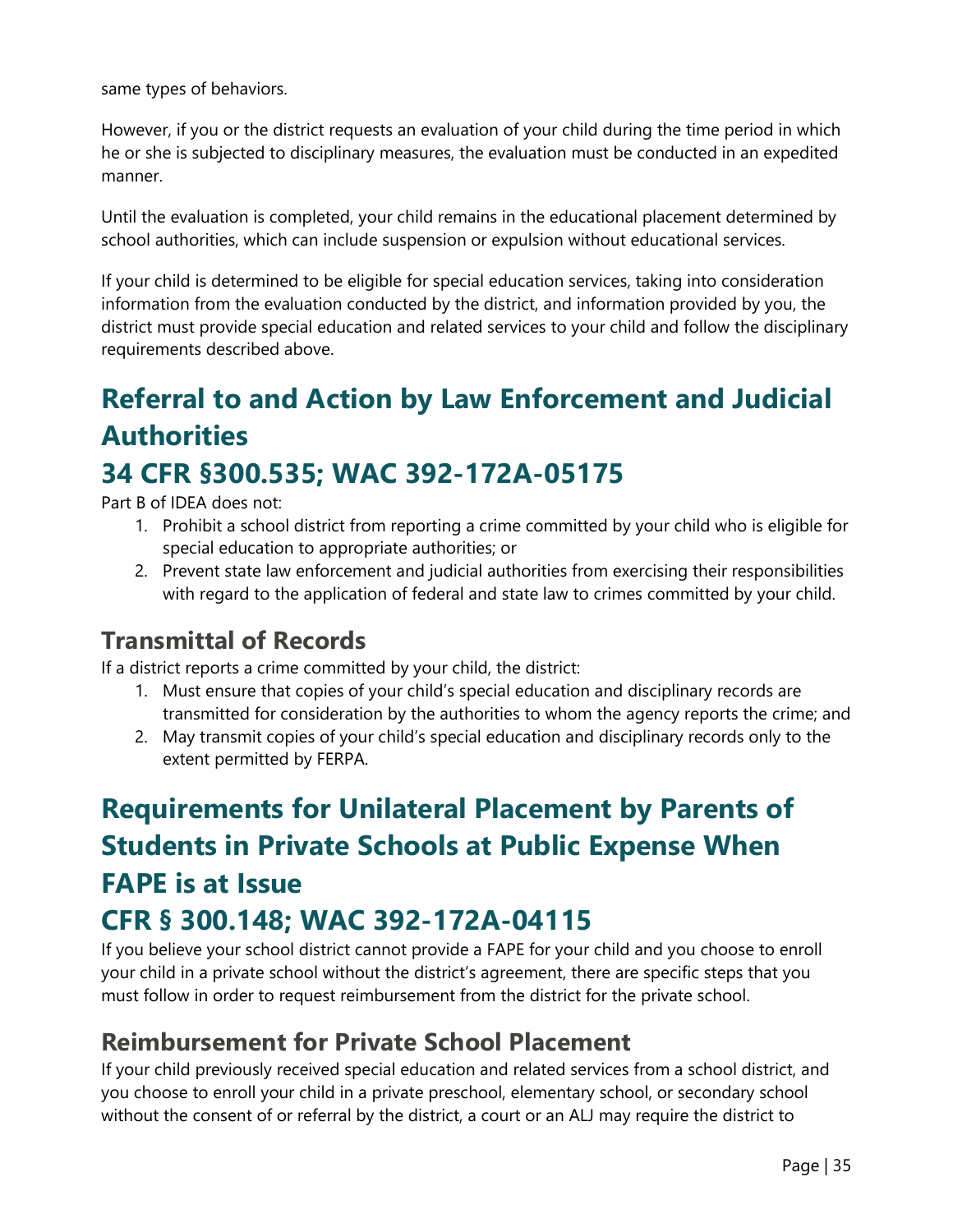reimburse you for the cost of that enrollment if the court or ALJ finds that the school district had not made a FAPE available to your child in a timely manner prior to that enrollment and that the private placement is appropriate. The court or an ALJ may find your placement to be appropriate, even if the placement does not meet the state standards that apply to education provided by districts.

#### <span id="page-35-0"></span>**Limitation on Reimbursement**

The cost of reimbursement as described in the paragraph above may be reduced or denied:

- 1. If: (a) At the most recent IEP meeting that you attended prior to your removal of your child from the public school, you did not inform the IEP team that you were rejecting the placement proposed by the district to provide FAPE to your child, including stating your concerns and your intent to enroll your child in a private school at public expense; or (b) At least 10 business days (including any holidays that occur on a business day) prior to your removal of your child from the public school, you did not give written notice to the district of that information;
- 2. If, prior to your removal of your child from the public school, the district provided prior written notice to you, of its intent to evaluate your child (including a statement of the purpose of the evaluation that was appropriate and reasonable), but you did not make your child available for the evaluation; or
- 3. Upon a court's finding that your actions were unreasonable.

However, the cost of reimbursement:

- 1. Must not be reduced or denied for failure to provide the notice if: (a) the school prevented you from providing the notice; or (b) you had not received notice of your responsibility to provide the notice described above; and
- <span id="page-35-1"></span>2. May, in the discretion of the court or an ALJ, not be reduced or denied for your failure to provide the required notice if: (a) you are not literate or cannot write in English; or (b) compliance with the above requirement would likely result in serious emotional harm to your child.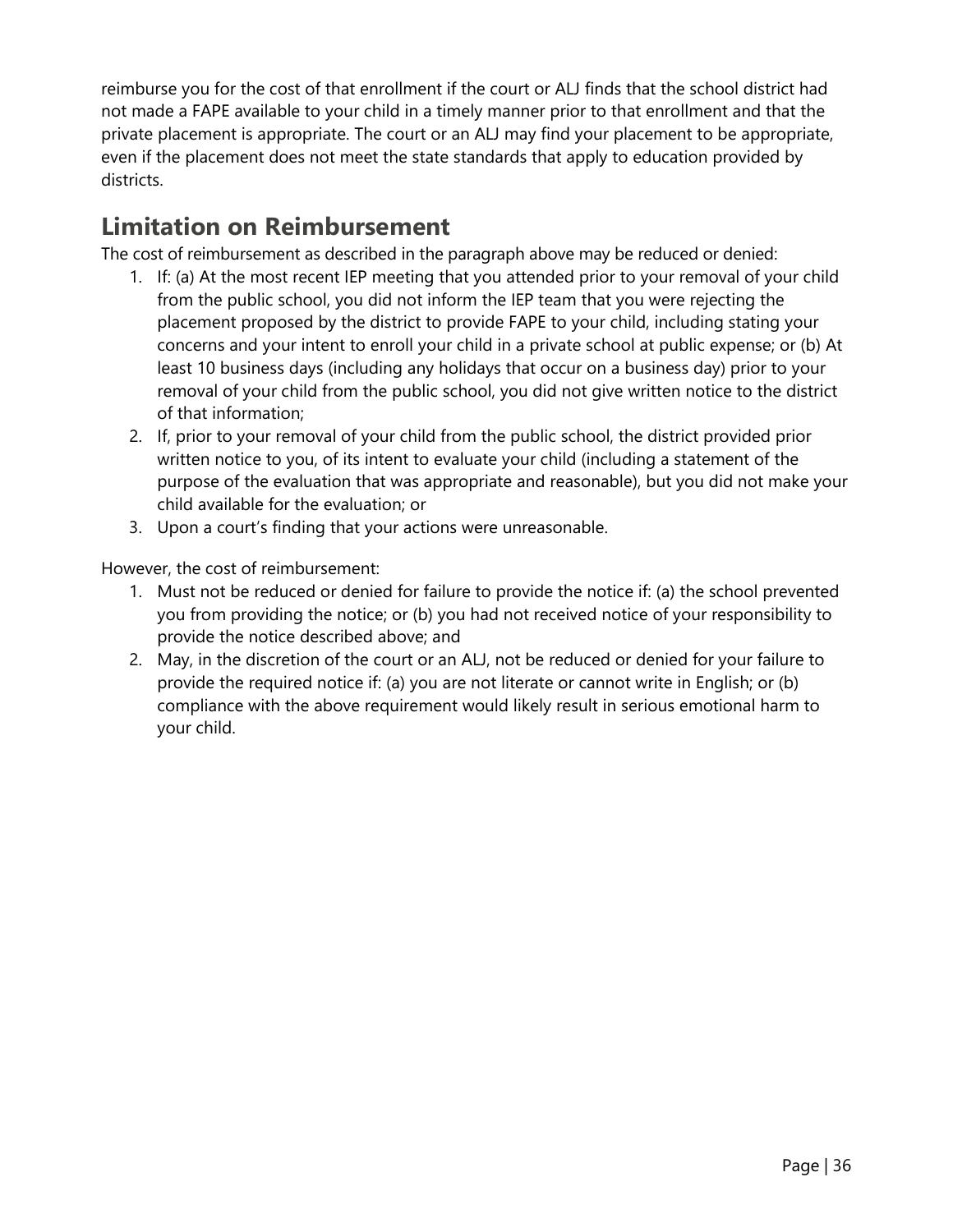## **RESOURCES**

If you have questions about the Procedural Safeguards, please contact your school district or OSPI for additional information:

OSPI PO Box 47200 Olympia, WA 98504 360-725-6075 [speced@k12.wa.us](mailto:speced@k12.wa.us) OSPI - [Special Education web page](http://www.k12.wa.us/SpecialEd/default.aspx) OSPI - [Special Education -](http://www.k12.wa.us/SpecialEd/Families/Assistance.aspx) Families web page

The publicly funded organization below may be able to provide additional information about special education services in Washington state:

<span id="page-36-0"></span>[Partnerships for Action Voices for Empowerment \(PAVE\)](http://www.wapave.org/) 6316 South 12th Street Tacoma, WA 98465 (800) 5-PARENT (v/tty) e-mail: [pave@wapave.org](mailto:pave@wapave.org) Website: Partnerships for Action Voices for Empowerment (PAVE)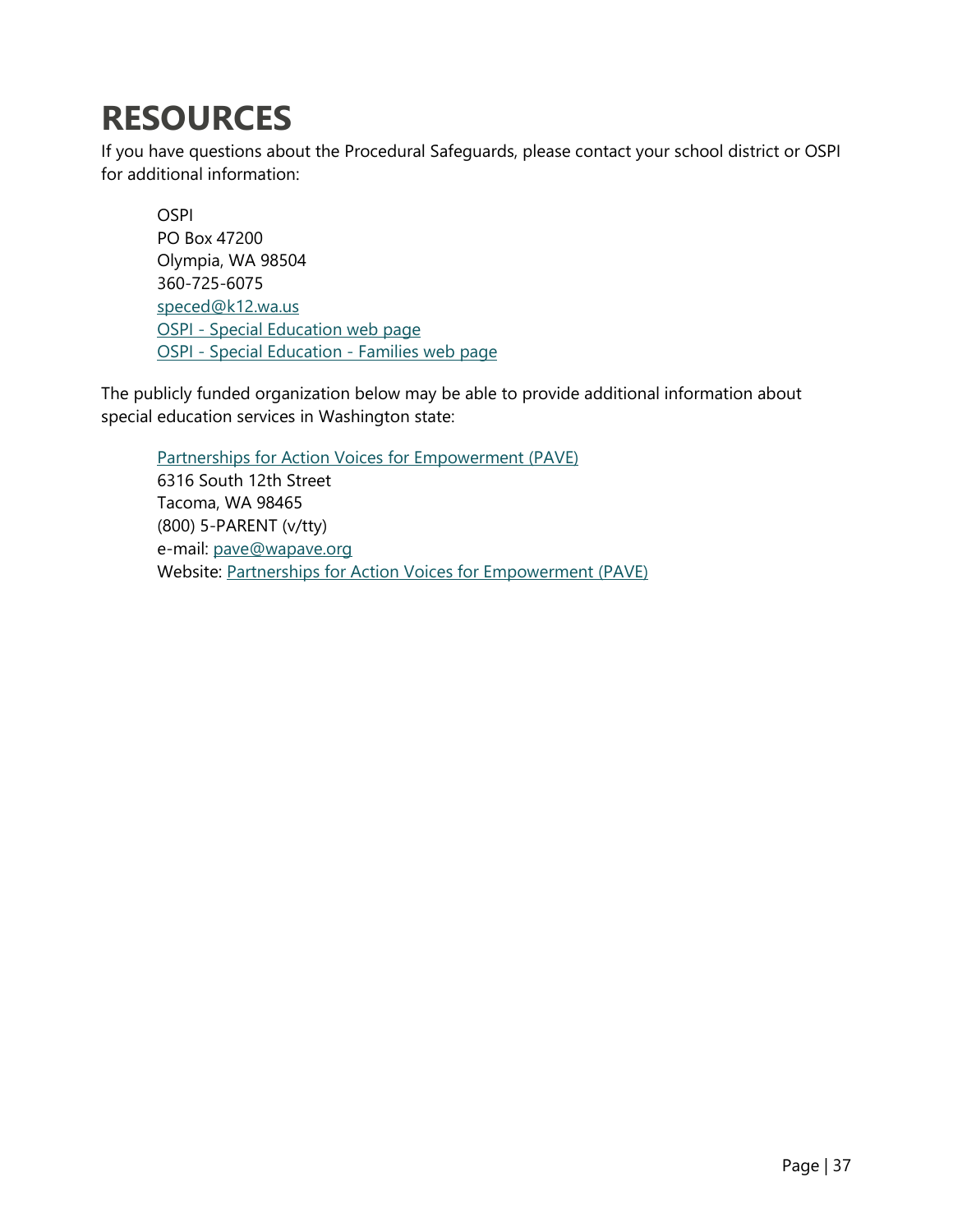## **LEGAL NOTICE**



Except where otherwise noted, this work by the Washington Office of Superintendent [of Public Instruction](http://www.k12.wa.us/) is licensed under a [Creative Commons Attribution License.](https://nam02.safelinks.protection.outlook.com/?url=http%3A%2F%2Fcreativecommons.org%2Flicenses%2Fby%2F4.0%2F&data=04%7C01%7CBen.King%40k12.wa.us%7Cd86b5e4478f04df589cf08d972df7032%7Cb2fe5ccf10a546feae45a0267412af7a%7C0%7C0%7C637667126755993578%7CUnknown%7CTWFpbGZsb3d8eyJWIjoiMC4wLjAwMDAiLCJQIjoiV2luMzIiLCJBTiI6Ik1haWwiLCJXVCI6Mn0%3D%7C1000&sdata=jJ0JztcQCRqYn2DLlDkvEdB0VGQqL3oGbE68cBoZ8XI%3D&reserved=0) All logos and trademarks are property of their respective owners. Sections used under fair use doctrine (17 U.S.C. § 107) are marked.

*Alternate material licenses with different levels of user permission are clearly indicated next to the specific content in the materials.*

*This resource may contain links to websites operated by third parties. These links are provided for your convenience only and do not constitute or imply any endorsement or monitoring by OSPI.*

*If this work is adapted, note the substantive changes and re-title, removing any Washington Office of Superintendent of Public Instruction logos. Provide the following attribution:*

*"This resource was adapted from original materials provided by the Office of Superintendent of Public Instruction. Original materials may be accessed at OSPI – [Special Education.](https://www.k12.wa.us/student-success/special-education)*

*OSPI provides equal access to all programs and services without discrimination based on sex, race, creed, religion, color, national origin, age, honorably discharged veteran or military status, sexual orientation including gender expression or identity, the presence of any sensory, mental, or physical disability, or the use of a trained dog guide or service animal by a person with a disability. Questions and complaints of alleged discrimination should be directed to the Equity and Civil Rights Director at 360-725-6162 or P.O. Box 47200 Olympia, WA 98504-7200.*

*Download this material in PDF at OSPI – Special Education – [Procedural Safeguards.](https://www.k12.wa.us/student-success/special-education/family-engagement-and-guidance/parent-and-student-rights) This material is available in alternative format upon request. Contact the Resource Center at 888-595-3276, TTY 360- 664-3631. Please refer to this document number for quicker service: 22-0005.*